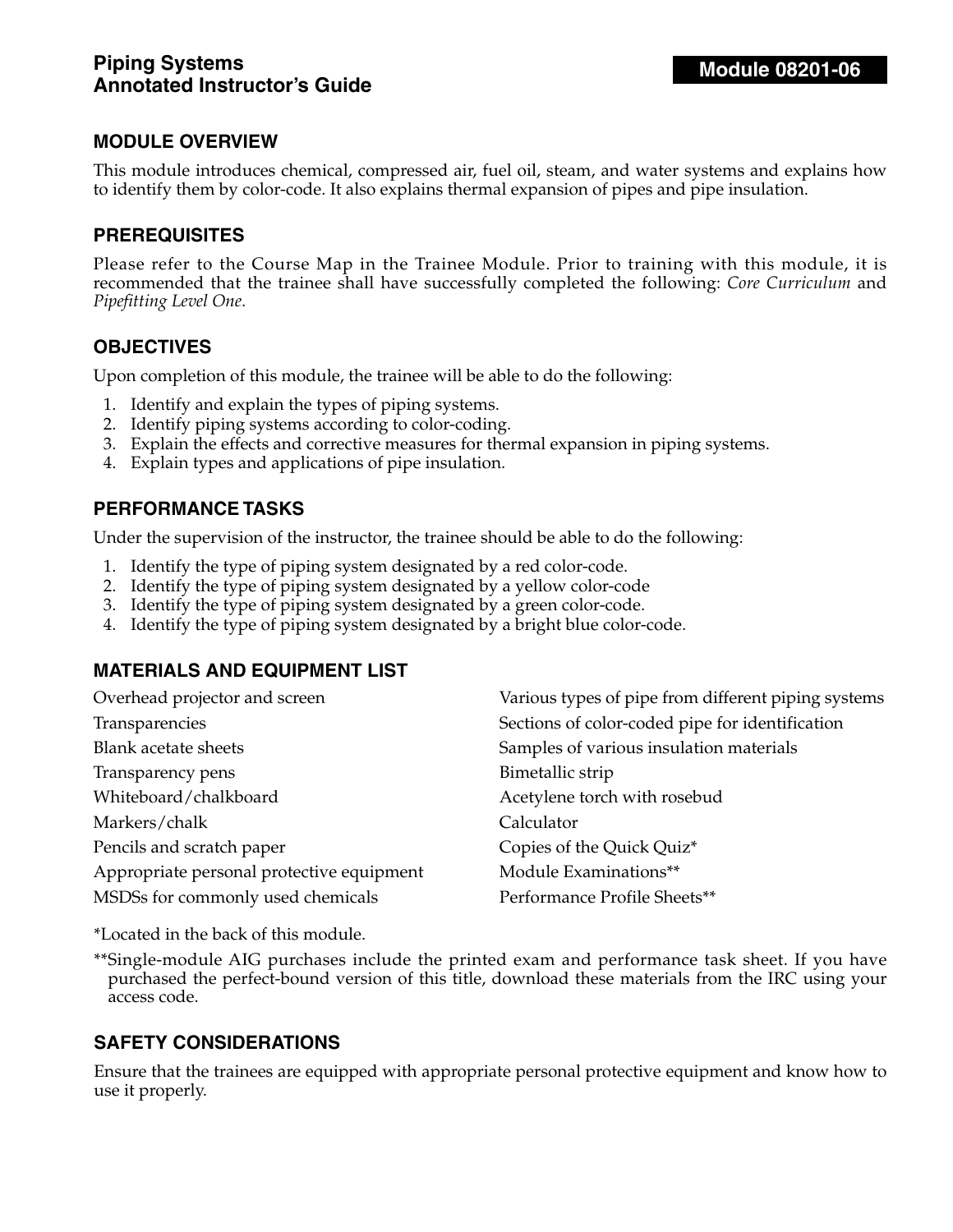### **ADDITIONAL RESOURCES**

This module is intended to present thorough resources for task training. The following reference works are suggested for both instructors and motivated trainees interested in further study. These are optional materials for continued education rather than for task training.

*Audel Mechanical Trades Pocket Manual,* 1990. Carl Nelson. New York, NY: Macmillan Publishing Company.

*The Pipefitter's Bluebook*, 2002. W. V. Graves. Clinton, NC: Construction Trades Press.

### **TEACHING TIME FOR THIS MODULE**

An outline for use in developing your lesson plan is presented below. Note that each Roman numeral in the outline equates to one session of instruction. Each session has a suggested time period of 2½ hours. This includes 10 minutes at the beginning of each session for administrative tasks and one 10-minute break during the session. Approximately 5 hours are suggested to cover *Piping Systems*. You will need to adjust the time required for hands-on activity and testing based on your class size and resources. Because laboratories often correspond to Performance Tasks, the proficiency of the trainees may be noted during these exercises for Performance Testing purposes.

# **Topic Planned Time Session I. Piping Systems**  A. Introduction B. Types of Piping Systems C. Identifying Piping Systems D. Laboratory – Trainees practice identifying piping systems. This laboratory corresponds to Performance Tasks 1 through 4. **Session II. Thermal Expansion, Insulation, Review, and Testing** A. Thermal Expansion B. Pipe Insulation C. Module Review D. Module Examination 1. Trainees must score 70% or higher to receive recognition from NCCER. 2. Record the testing results on Craft Training Report Form 200, and submit the results to the Training Program Sponsor. E. Performance Testing 1. Trainees must perform each task to the satisfaction of the instructor to receive recognition from NCCER. If applicable, proficiency noted during laboratory exercises can be used to satisfy the Performance Testing requirements.

2. Record the testing results on Craft Training Report Form 200, and submit the results to the Training Program Sponsor.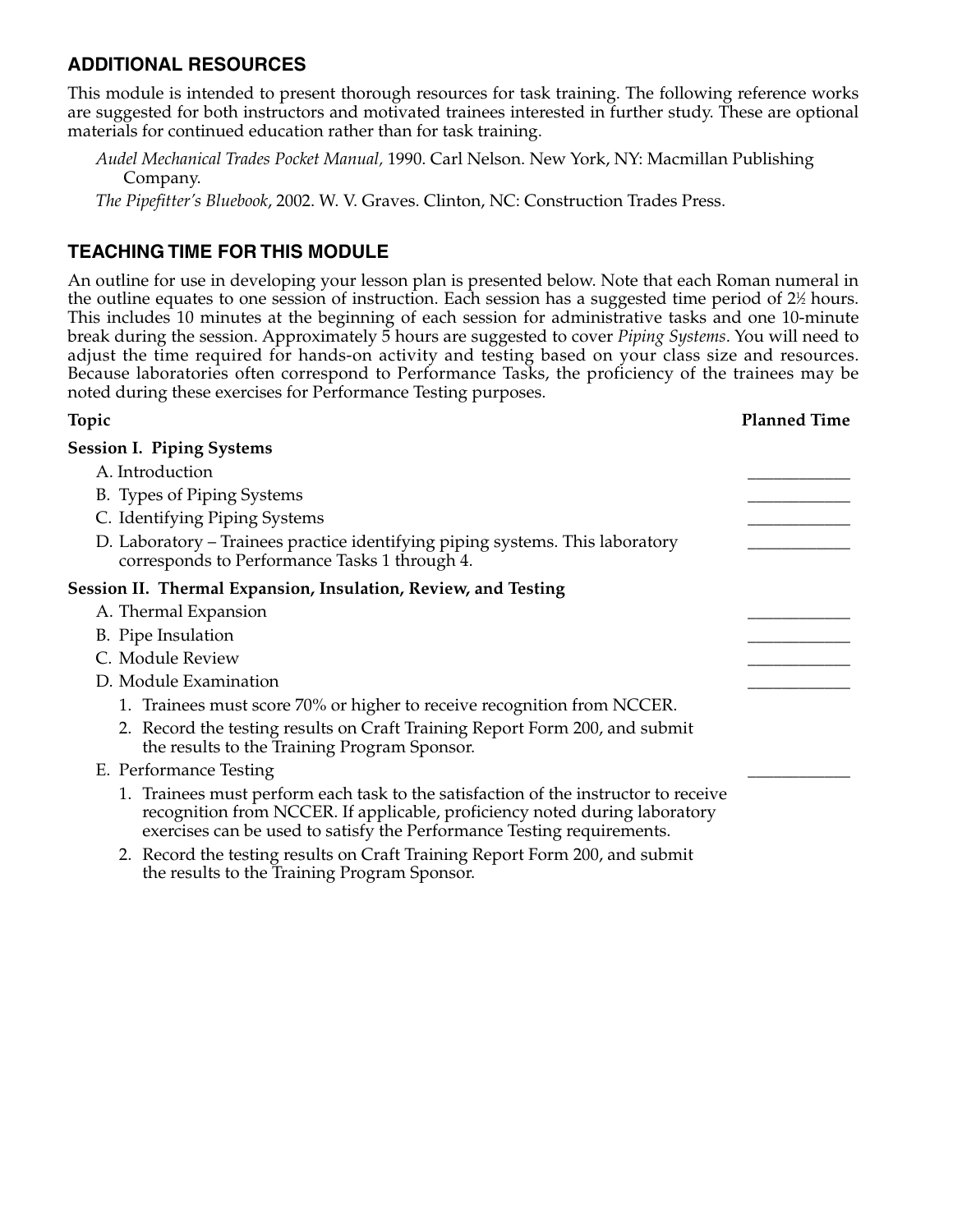This module introduces the trainee to plot plans, structural drawings, elevation drawings, as-built drawings, equipment arrangement drawings, P&IDs, isometric drawings, spool sheets, and detail sheets.

### **PREREQUISITES**

Please refer to the Course Map in the Trainee Module. Prior to training with this module, it is recommended that the trainee shall have successfully completed the following: *Core Curriculum; Pipefitting Level One;* and *Pipefitting Level Two,* Module 08201-06.

### **OBJECTIVES**

Upon completion of this module, the trainee will be able to do the following:

- 1. Identify parts of drawings.
- 2. Identify types of drawings.
- 3. Make field sketches.
- 4. Interpret drawing indexes and line lists.

### **PERFORMANCE TASKS**

Under the supervision of the instructor, the trainee should be able to do the following:

- 1. Identify parts of a drawing:
	- Title block
	- Scales and measurements
	- Symbols and abbreviations
	- Notes
	- Revision blocks
	- Coordinates
- 2. Interpret the following:
	- Drawing indexes
	- Line lists
- 3. Identify the following types of drawings:
	- Plot plans
	- Structural drawings
	- Elevation and section drawings
	- Equipment arrangement drawings
	- P&IDs
	- Isometric drawings
	- Spool drawings
	- Pipe support drawings and detail sheets
	- Orthographic drawings
- 4. Make field sketches:
	- Orthographic
	- Isometric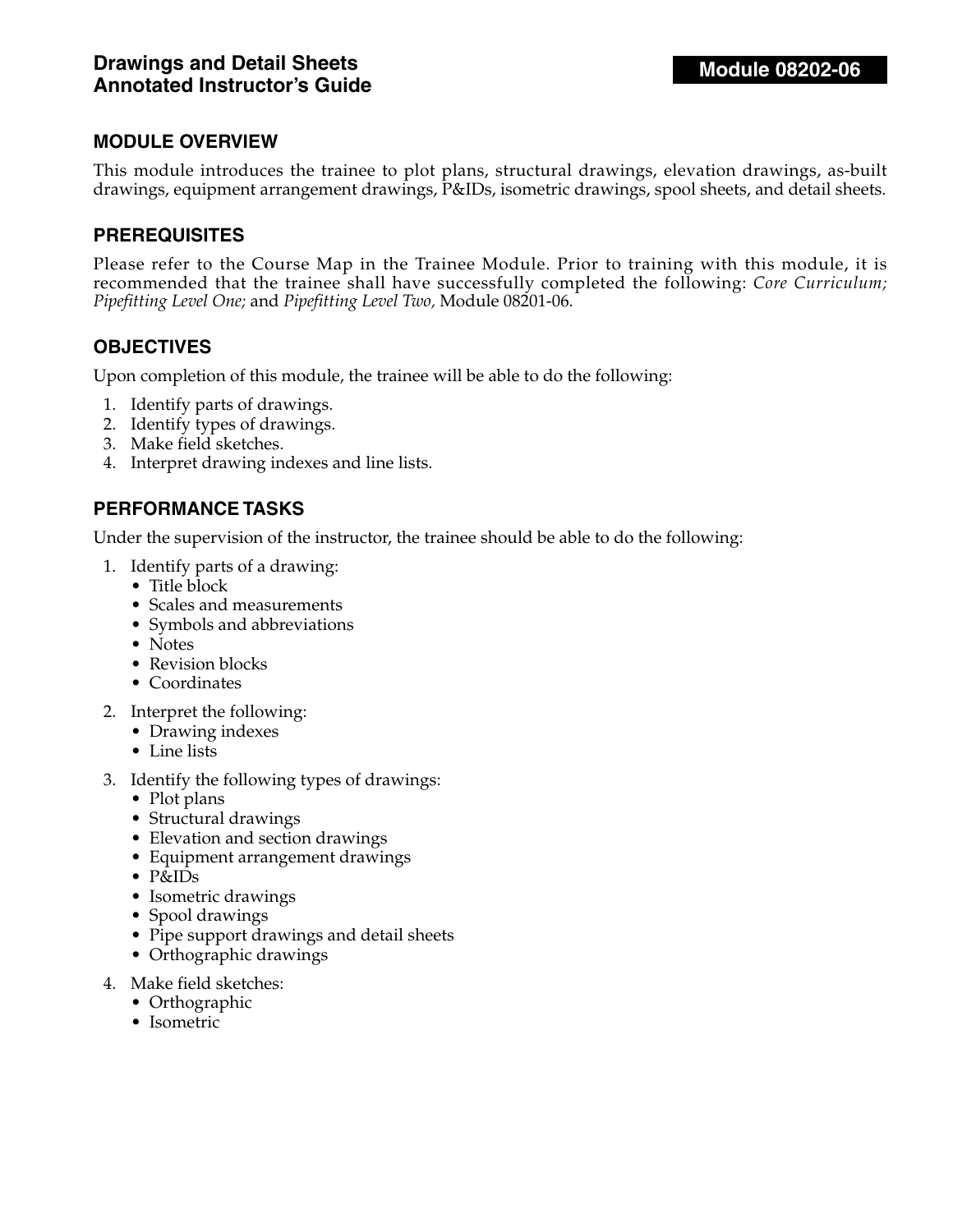### **MATERIALS AND EQUIPMENT LIST**

| Overhead projector and screen             | Spool drawings                                 |
|-------------------------------------------|------------------------------------------------|
| Transparencies                            | Equipment drawings                             |
| <b>Blank acetate sheets</b>               | Pipe support drawings                          |
| Transparency pens                         | Orthographic drawings                          |
| Whiteboard/chalkboard                     | Standard set of sketching tools                |
| Markers/chalk                             | Pencils                                        |
| Pencils and scratch paper                 | Sketch pad<br><b>Rulers</b>                    |
| Appropriate personal protective equipment | Templates or protectors                        |
| Set of blueprints                         | Calculators                                    |
| Plot plan                                 | Several sets of piping drawings                |
| Structural drawings                       | Commercial prints or public works drawings     |
| Elevation and section drawings            | Small object such as a pipe fitting, valve, or |
| As-built drawings                         | coffee mug for sketching                       |
| Equipment arrangement drawings            | Copies of the Quick Quiz*                      |
| P&IDs                                     | Module Examinations**                          |
| Isometric drawings                        | Performance Profile Sheets**                   |

\*Located in the back of this module.

\*\*Single-module AIG purchases include the printed exam and performance task sheet. If you have purchased the perfect-bound version of this title, download these materials from the IRC using your access code.

### **SAFETY CONSIDERATIONS**

Ensure that the trainees are equipped with appropriate personal protective equipment and know how to use it properly. This module may require trainees to visit construction sites or utility areas. Ensure that they are briefed on site safety procedures.

### **ADDITIONAL RESOURCES**

This module is intended to present thorough resources for task training. The following reference work is suggested for both instructors and motivated trainees interested in further study. This is optional material for continued education rather than for task training.

*Process Piping Drafting,* 1986. Rip Weaver. Houston, TX: Gulf Publishing Company.

### **TEACHING TIME FOR THIS MODULE**

An outline for use in developing your lesson plan is presented below. Note that each Roman numeral in the outline equates to one session of instruction. Each session has a suggested time period of 2½ hours. This includes 10 minutes at the beginning of each session for administrative tasks and one 10-minute break during the session. Approximately 15 hours are suggested to cover *Drawings and Detail Sheets*. You will need to adjust the time required for hands-on activity and testing based on your class size and resources. Because laboratories often correspond to Performance Tasks, the proficiency of the trainees may be noted during these exercises for Performance Testing purposes.

# **Topic Planned Time**

#### **Sessions I and II. Identifying and Interpreting Drawings**

- A. Introduction
- B. Identifying Parts of Drawings
- C. Laboratory Trainees practice identifying parts of drawings. This laboratory corresponds to Performance Task 1.
- D. Drawing Indexes and Line Lists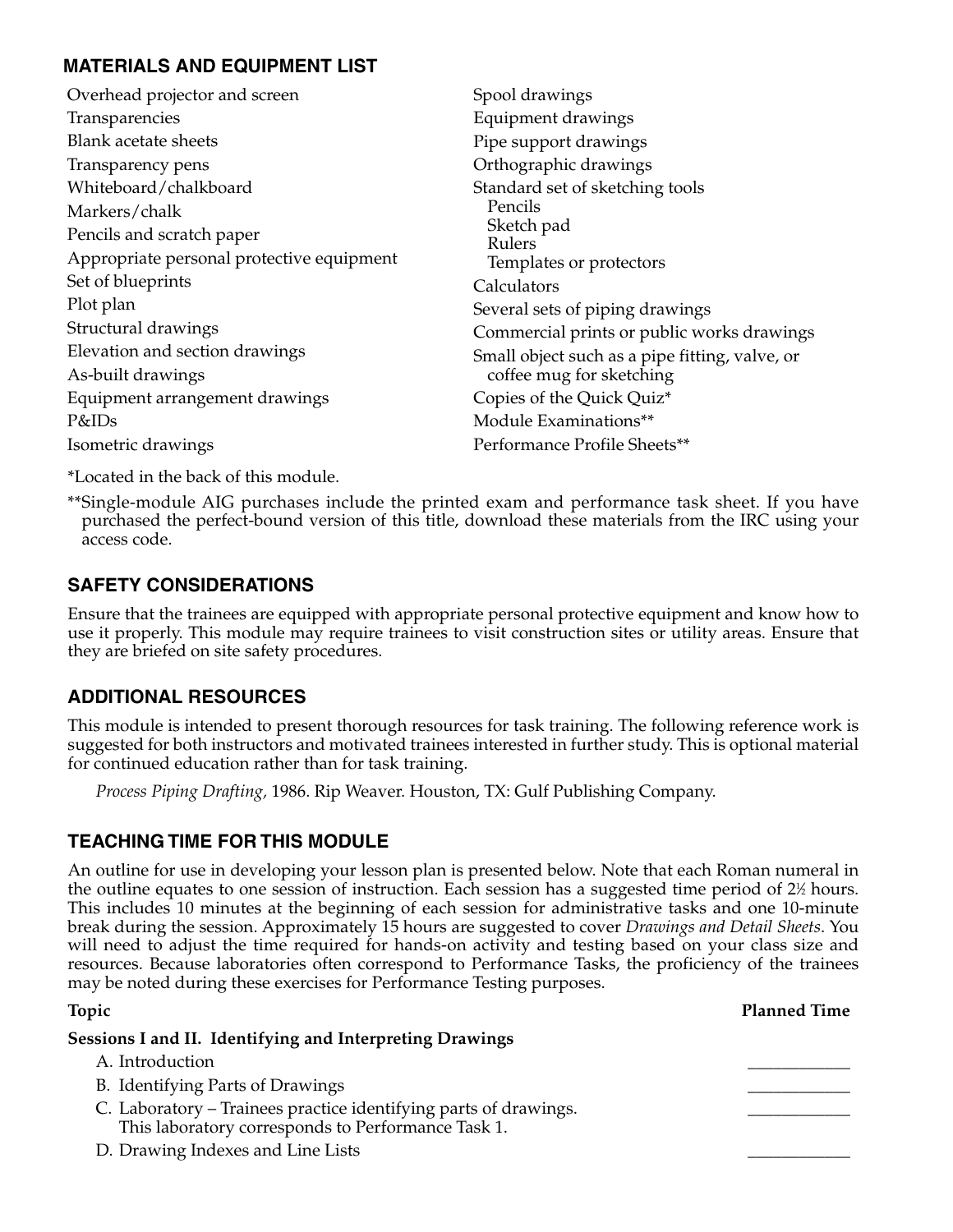| E. Laboratory – Trainees practice interpreting drawing indexes and line lists.<br>This laboratory corresponds to Performance Task 2.                                                                                                        |  |
|---------------------------------------------------------------------------------------------------------------------------------------------------------------------------------------------------------------------------------------------|--|
| <b>Session II. Identifying Different Types of Drawings</b>                                                                                                                                                                                  |  |
| A. Plot Plans                                                                                                                                                                                                                               |  |
| <b>B.</b> Structural Drawings                                                                                                                                                                                                               |  |
| C. Elevation and Section Drawings                                                                                                                                                                                                           |  |
| D. Equipment Arrangement Drawings                                                                                                                                                                                                           |  |
| $E.$ P&IDs                                                                                                                                                                                                                                  |  |
| F. Isometric Drawings                                                                                                                                                                                                                       |  |
| G. Spool Drawings                                                                                                                                                                                                                           |  |
| H. Pipe Support Drawings and Detail Sheets                                                                                                                                                                                                  |  |
| I. Orthographic Drawings                                                                                                                                                                                                                    |  |
| J. Laboratory – Trainees practice identifying different types of drawings.                                                                                                                                                                  |  |
| This laboratory corresponds to Performance Task 3.                                                                                                                                                                                          |  |
| Sessions IV and V. Field Sketches                                                                                                                                                                                                           |  |
| A. Orthographic                                                                                                                                                                                                                             |  |
| B. Isometric                                                                                                                                                                                                                                |  |
| C. Laboratory – Trainees practice making field sketches. This laboratory<br>corresponds to Performance Task 4.                                                                                                                              |  |
| <b>Session VI. Review and Testing</b>                                                                                                                                                                                                       |  |
| A. Module Review                                                                                                                                                                                                                            |  |
| <b>B.</b> Module Examination                                                                                                                                                                                                                |  |
| 1. Trainees must score 70% or higher to receive recognition from NCCER.                                                                                                                                                                     |  |
| 2. Record the testing results on Craft Training Report Form 200, and<br>submit the results to the Training Program Sponsor.                                                                                                                 |  |
| C. Performance Testing                                                                                                                                                                                                                      |  |
| 1. Trainees must perform each task to the satisfaction of the instructor<br>to receive recognition from NCCER. If applicable, proficiency noted during<br>laboratory exercises can be used to satisfy the Performance Testing requirements. |  |

2. Record the testing results on Craft Training Report Form 200, and submit the results to the Training Program Sponsor.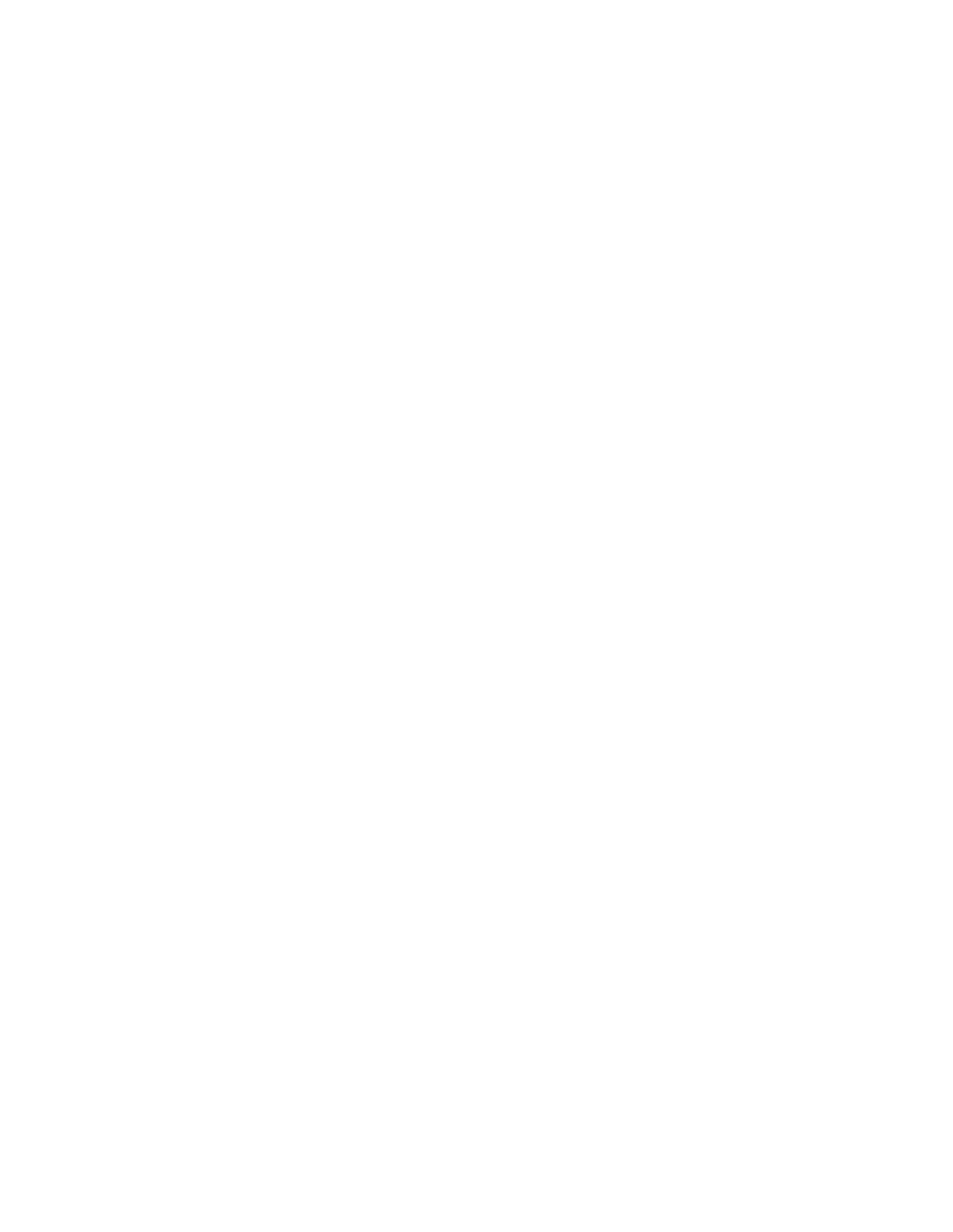This module identifies and provides installation methods for different types of valves. It also covers valve storage and handling.

### **PREREQUISITES**

Please refer to the Course Map in the Trainee Module. Prior to training with this module, it is recommended that the trainee shall have successfully completed the following: *Core Curriculum; Pipefitting Level One;* and *Pipefitting Level Two,* Modules 08201-06 and 08202-06.

### **OBJECTIVES**

Upon completion of this module, the trainee will be able to do the following:

- 1. Identify types of valves that start and stop flow.
- 2. Identify types of valves that regulate flow.
- 3. Identify valves that relieve pressure.
- 4. Identify valves that regulate the direction of flow.
- 5. Identify types of valve actuators.
- 6. Explain how to properly store and handle valves.
- 7. Explain valve locations and positions.
- 8. Explain the factors that influence valve selection.
- 9. Interpret valve markings and nameplate information.

#### **PERFORMANCE TASKS**

Under the supervision of the instructor, the trainee should be able to do the following:

- 1. Identify valves that start and stop flow.
- 2. Identify valves that regulate flow.
- 3. Identify valves that relieve pressure.
- 4. Identify valves that regulate the direction of flow.
- 5. Identify valve actuators.
- 6. Given a select number of valves, match each valve to its given application.
- 7. Interpret valve markings and nameplate information.

#### **MATERIALS AND EQUIPMENT LIST**

| Overhead projector and screen                 | <b>Ball valves</b>                     |
|-----------------------------------------------|----------------------------------------|
| Transparencies                                | Venturi-type and top-entry ball valves |
| <b>Blank acetate sheets</b>                   | Various types of plug valves           |
| Transparency pens                             | Globe valves                           |
| Whiteboard/chalkboard                         | Angle valves                           |
| Markers/chalk                                 | Y-type valves                          |
| Pencils and scratch paper                     | <b>Butterfly valves</b>                |
| Appropriate personal protective equipment     | Diaphragm valves                       |
| Gate valves with various types of bonnets and | Needle valves                          |
| stems                                         | Control valves                         |
| Knife gate valve                              | Safety valves                          |
|                                               |                                        |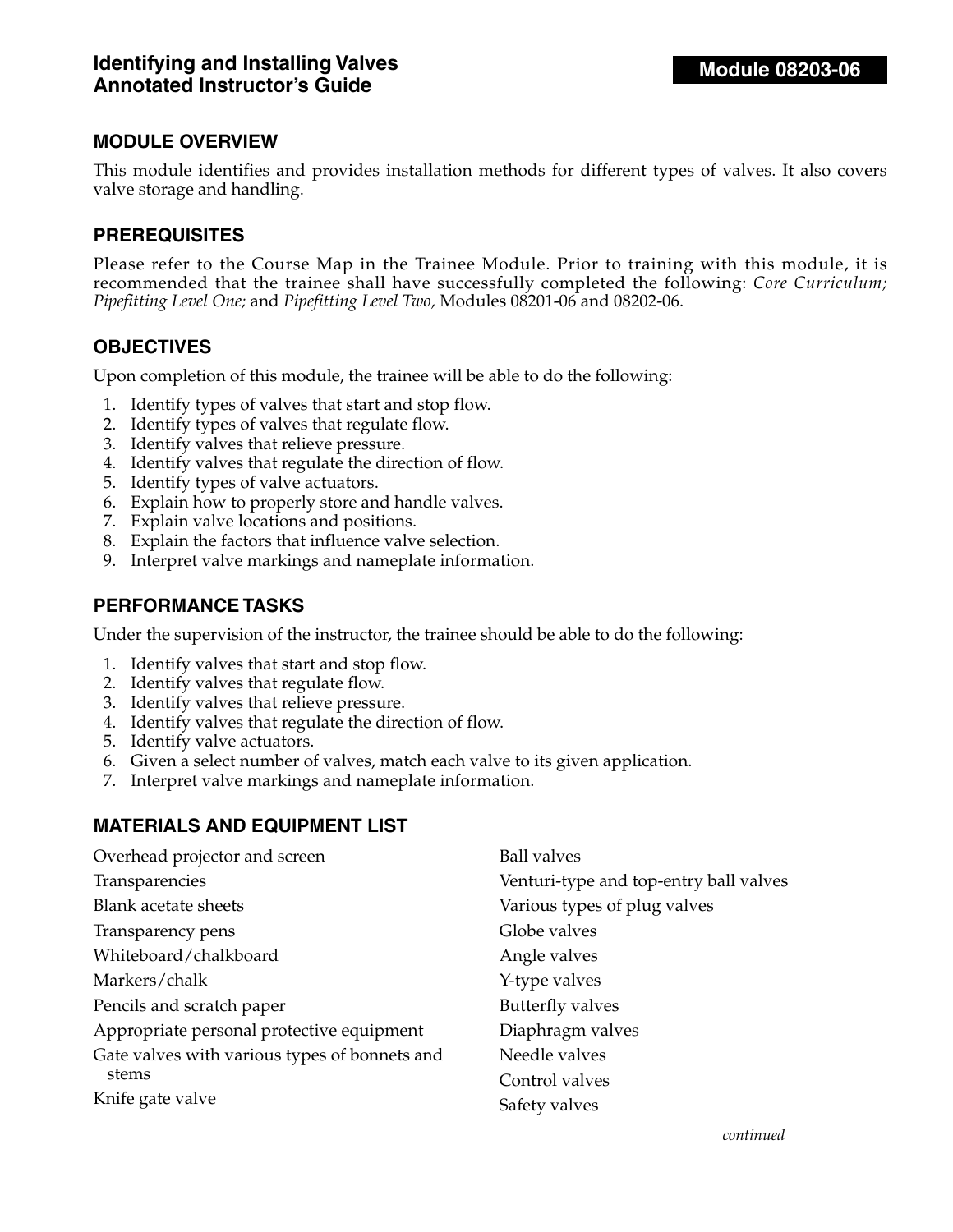| Electric motor-driven actuators                     |
|-----------------------------------------------------|
| Pneumatic and hydraulic actuators                   |
| Photograph or picture of valve boxes                |
| Manufacturers' literature on pressure-relief valves |
| Backflow preventer                                  |
| Copies of the Quick Quiz*                           |
| Module Examinations**                               |
| Performance Profile Sheets**                        |
|                                                     |
|                                                     |

\*\*Single-module AIG purchases include the printed exam and performance task sheet. If you have purchased the perfect-bound version of this title, download these materials from the IRC using your access code.

### **SAFETY CONSIDERATIONS**

\*Located in the back of this module.

Ensure that the trainees are equipped with appropriate personal protective equipment and know how to use it properly. This module may require trainees to visit construction sites or utility areas. Ensure that they are briefed on site safety procedures.

### **ADDITIONAL RESOURCES**

This module is intended to present thorough resources for task training. The following reference works are suggested for both instructors and motivated trainees interested in further study. These are optional materials for continued education rather than for task training.

*Choosing the Right Valve.* New York, NY: Crane Company.

*Piping Pointers; Application and Maintenance of Valves and Piping Equipment*. New York, NY: Crane Company.

*The Piping Guide*, 1980. San Francisco, CA: Syentek Books Company, Ltd.

### **TEACHING TIME FOR THIS MODULE**

B. Y-Type Valves

An outline for use in developing your lesson plan is presented below. Note that each Roman numeral in the outline equates to one session of instruction. Each session has a suggested time period of  $2\%$  hours. This includes 10 minutes at the beginning of each session for administrative tasks and one 10-minute break during the session. Approximately 20 hours are suggested to cover *Identifying and Installing Valves*. You will need to adjust the time required for hands-on activity and testing based on your class size and resources. Because laboratories often correspond to Performance Tasks, the proficiency of the trainees may be noted during these exercises for Performance Testing purposes.

| Topic                                                                                                                                | <b>Planned Time</b> |
|--------------------------------------------------------------------------------------------------------------------------------------|---------------------|
| <b>Sessions I and II. Valves That Start and Stop Flow</b>                                                                            |                     |
| A. Introduction                                                                                                                      |                     |
| B. Gate Valves                                                                                                                       |                     |
| C. Knife Gate Valves                                                                                                                 |                     |
| D. Ball Valves                                                                                                                       |                     |
| E. Plug Valves                                                                                                                       |                     |
| F. Three-Way Valves                                                                                                                  |                     |
| G. Laboratory – Trainees practice identifying valves that start and stop flow.<br>This laboratory corresponds to Performance Task 1. |                     |
| Session III. Valves that Regulate Flow and Pressure<br>A. Globe Valves                                                               |                     |
|                                                                                                                                      |                     |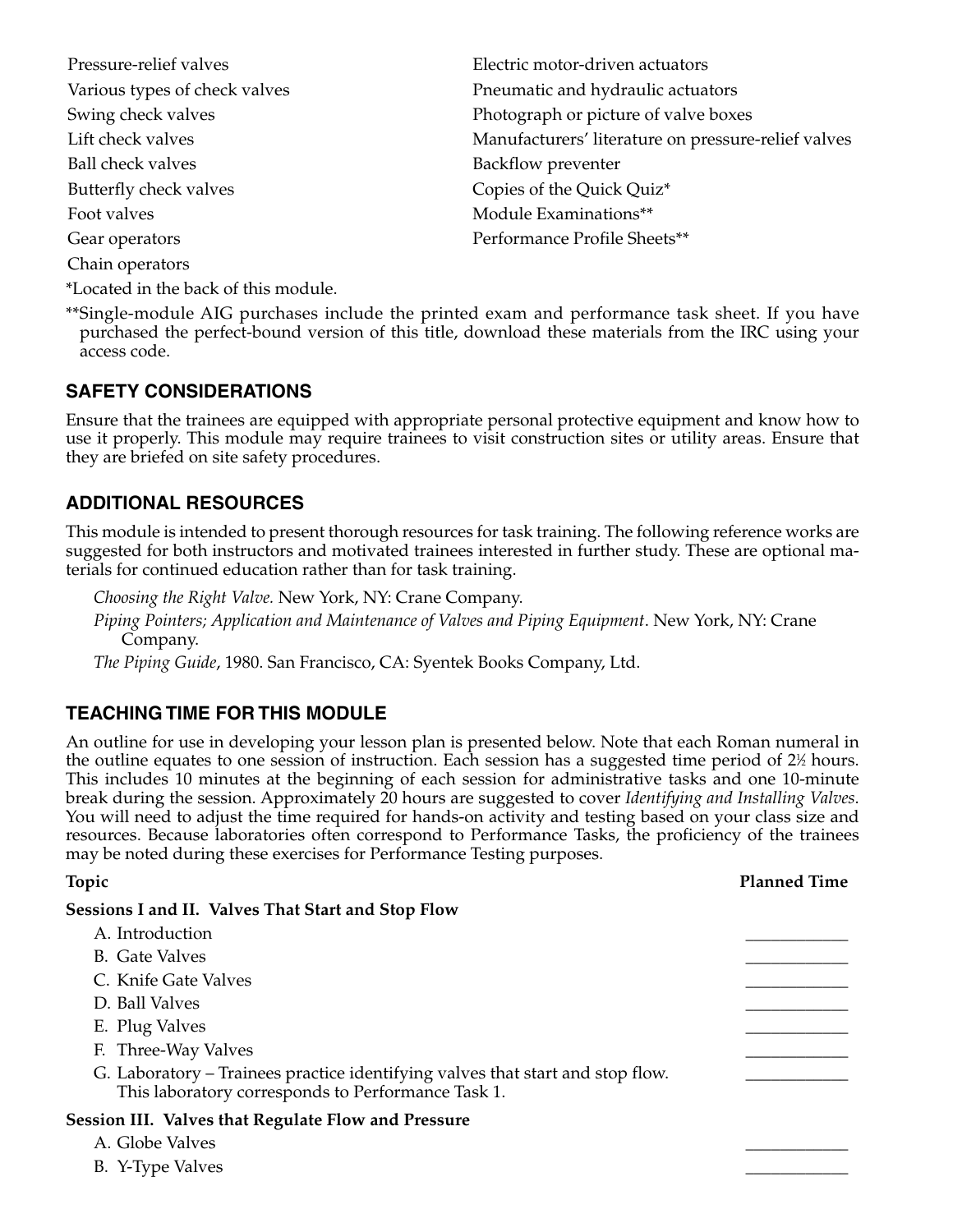| C. Butterfly Valves                                                                                                                                                                                                                         |  |
|---------------------------------------------------------------------------------------------------------------------------------------------------------------------------------------------------------------------------------------------|--|
| D. Diaphragm Valves                                                                                                                                                                                                                         |  |
| E. Needle Valves                                                                                                                                                                                                                            |  |
| F. Control Valves                                                                                                                                                                                                                           |  |
| G. Laboratory - Trainees practice identifying valves that regulate flow.<br>This laboratory corresponds to Performance Task 2.                                                                                                              |  |
| <b>Session IV. Valves That Relieve Pressure</b>                                                                                                                                                                                             |  |
| A. Safety Valves                                                                                                                                                                                                                            |  |
| <b>B.</b> Pressure-Relief Valves                                                                                                                                                                                                            |  |
| C. Laboratory - Trainees practice identifying valves that relieve pressure.<br>This laboratory corresponds to Performance Task 3.                                                                                                           |  |
| <b>Session V. Valves That Regulate the Direction of Flow</b>                                                                                                                                                                                |  |
| A. Swing Check Valves                                                                                                                                                                                                                       |  |
| <b>B.</b> Lift Check Valves                                                                                                                                                                                                                 |  |
| C. Ball Check Valves                                                                                                                                                                                                                        |  |
| D. Butterfly Check Valves                                                                                                                                                                                                                   |  |
| E. Foot Valves                                                                                                                                                                                                                              |  |
| F. Laboratory – Trainees practice identifying valves that regulate the direction<br>of flow. This laboratory corresponds to Performance Task 4.                                                                                             |  |
| <b>Session VI. Actuators</b>                                                                                                                                                                                                                |  |
| A. Gear Operators                                                                                                                                                                                                                           |  |
| <b>B.</b> Chain Operators                                                                                                                                                                                                                   |  |
| C. Pneumatic and Hydraulic Actuators                                                                                                                                                                                                        |  |
| D. Electric or Air Motor-Driven Actuators                                                                                                                                                                                                   |  |
| E. Laboratory - Trainees practice identifying valve actuators. This laboratory<br>corresponds to Performance Task 5.                                                                                                                        |  |
| <b>Session VII. Installation and Applications</b>                                                                                                                                                                                           |  |
| A. Storing and Handling Valves                                                                                                                                                                                                              |  |
| <b>B.</b> Installing Valves                                                                                                                                                                                                                 |  |
| C. Valve Selection, Types, and Applications                                                                                                                                                                                                 |  |
| D. Laboratory – Trainees practice matching a valve to the given application.<br>This laboratory corresponds to Performance Task 6.                                                                                                          |  |
| E. Valve Markings                                                                                                                                                                                                                           |  |
| F. Laboratory – Trainees practice interpreting valve markings. This laboratory<br>corresponds to Performance Task 7.                                                                                                                        |  |
| <b>Session VIII. Review and Testing</b>                                                                                                                                                                                                     |  |
| A. Module Review                                                                                                                                                                                                                            |  |
| <b>B.</b> Module Examination                                                                                                                                                                                                                |  |
| 1. Trainees must score 70% or higher to receive recognition from NCCER.                                                                                                                                                                     |  |
| 2. Record the testing results on Craft Training Report Form 200, and<br>submit the results to the Training Program Sponsor.                                                                                                                 |  |
| C. Performance Testing                                                                                                                                                                                                                      |  |
| 1. Trainees must perform each task to the satisfaction of the instructor<br>to receive recognition from NCCER. If applicable, proficiency noted during<br>laboratory exercises can be used to satisfy the Performance Testing requirements. |  |
| 2. Record the testing results on Craft Training Report Form 200, and submit the<br>results to the Training Program Sponsor.                                                                                                                 |  |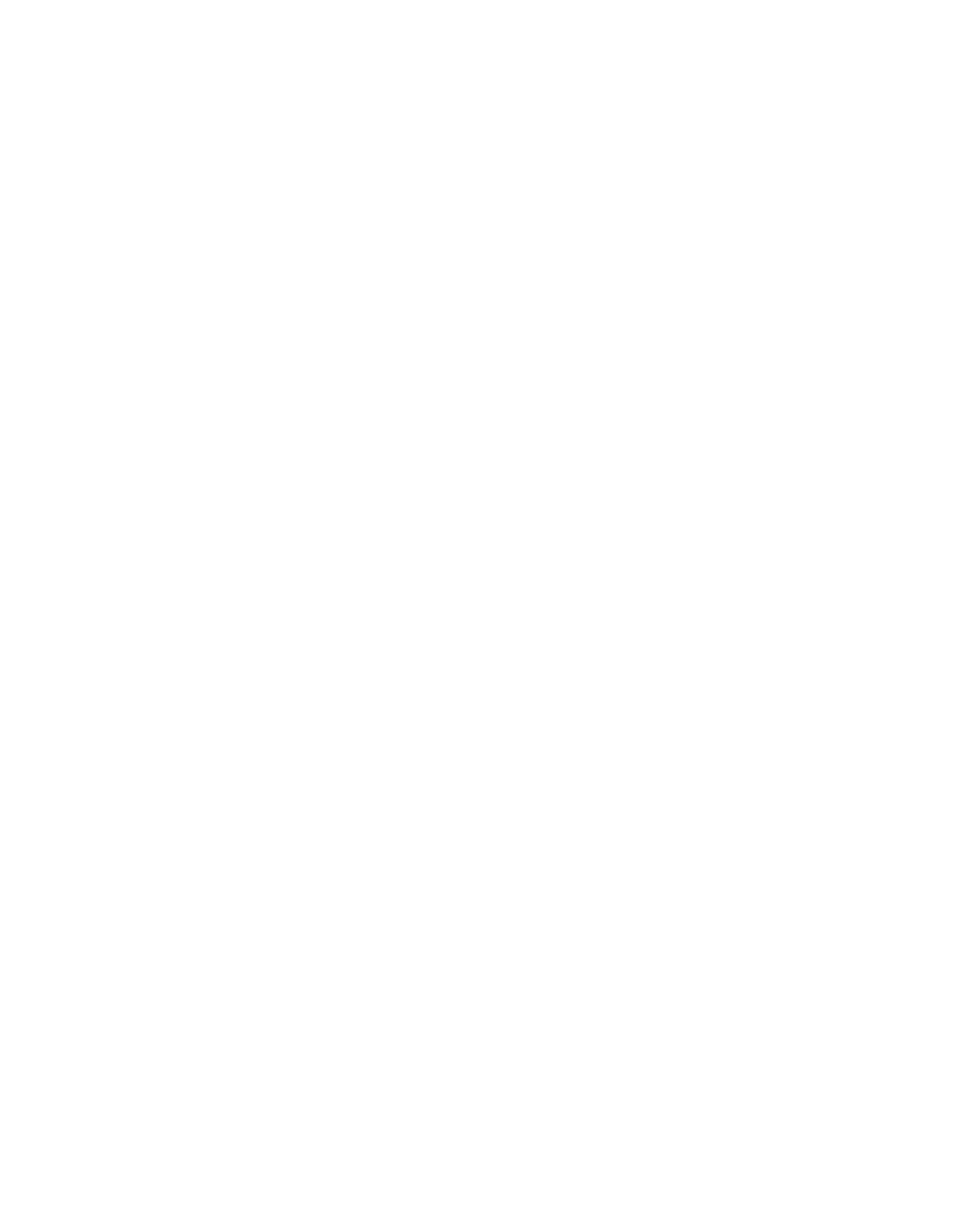This module explains how to use ratios and proportions, solve basic algebra, area, volume, and circumference problems, and solve for right triangles using the Pythagorean theorem.

### **PREREQUISITES**

Please refer to the Course Map in the Trainee Module. Prior to training with this module, it is recommended that the trainee shall have successfully completed the following: *Core Curriculum; Pipefitting Level One;* and *Pipefitting Level Two,* Modules 08201-06 through 08203-06.

### **OBJECTIVES**

Upon completion of this module, the trainee will be able to do the following:

- 1. Identify and explain the use of special measuring devices.
- 2. Use tables of weights and measurements.
- 3. Use formulas to solve basic problems.
- 4. Solve area problems.
- 5. Solve volume problems
- 6. Solve circumference problems.
- 7. Solve right triangle problems using the Pythagorean theorem.

#### **PERFORMANCE TASKS**

This is a knowledge-based module; there are no Performance Tasks.

#### **MATERIALS AND EQUIPMENT LIST**

| Overhead projector and screen | Pencils and scratch paper |
|-------------------------------|---------------------------|
| Transparencies                | Architect's scale         |
| Blank acetate sheets          | Engineer's scale          |
| Transparency pens             | Copies of the Quick Quiz* |
| Whiteboard/chalkboard         | Module Examinations**     |
| Markers/chalk                 |                           |

\*Located in the back of this module.

\*\*Single-module AIG purchases include the printed exam and performance task sheet. If you have purchased the perfect-bound version of this title, download these materials from the IRC using your access code.

#### **SAFETY CONSIDERATIONS**

Ensure that the trainees are equipped with appropriate personal protective equipment and know how to use it properly. This module may require trainees to visit construction sites or utility areas. Ensure that they are briefed on site safety procedures.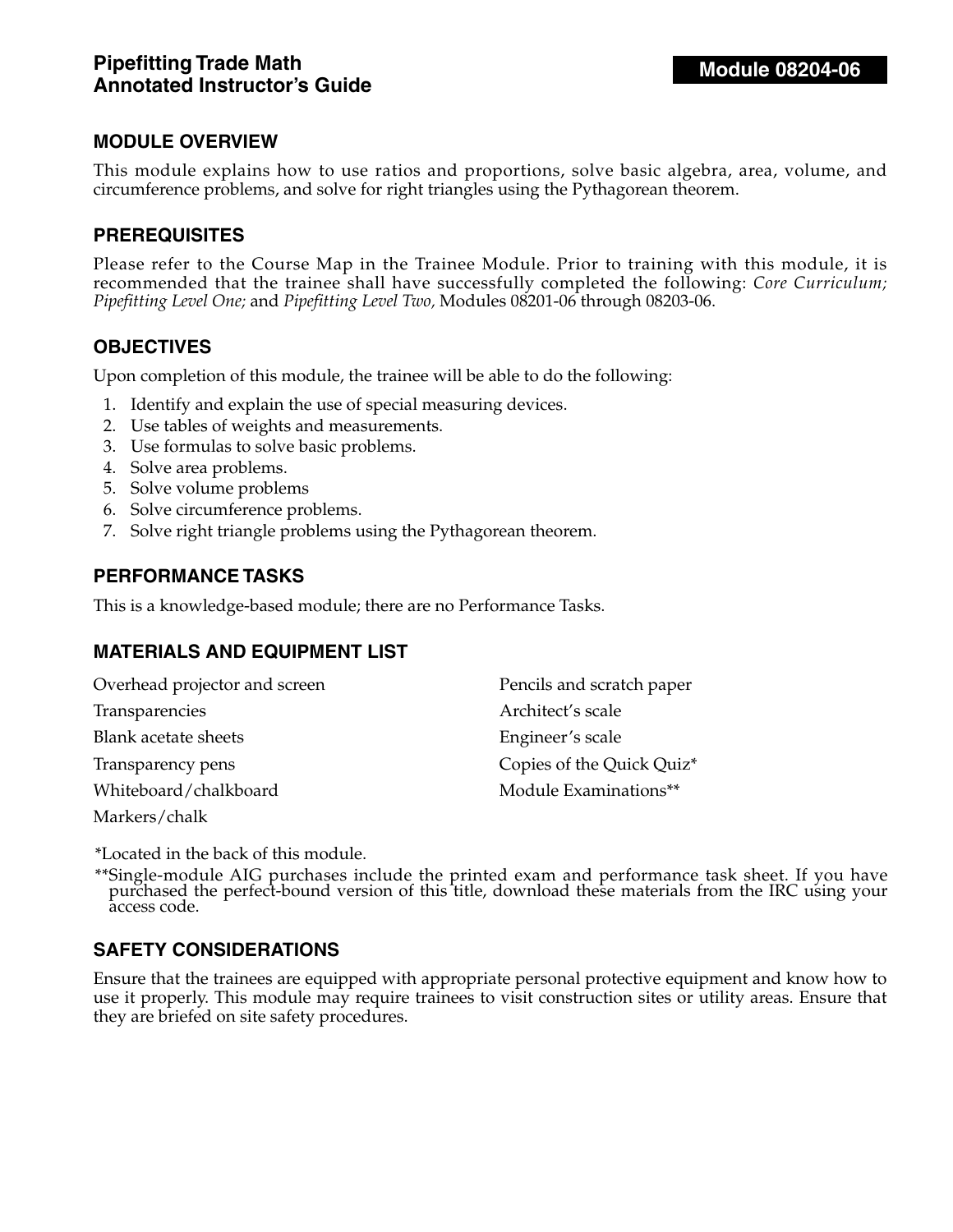### **ADDITIONAL RESOURCES**

This module is intended to present thorough resources for task training. The following reference works are suggested for both instructors and motivated trainees interested in further study. These are optional materials for continued education rather than for task training.

*Pipe Fitter's Math Guide*, 1989. Johnny Hamilton. Clinton, NC: Construction Trade Press.

*The Pipefitters' Blue Book*. W. V. Graves. Webster, TX: Graves Publisher.

*The Pipe Fitter's and Pipe Welder's Handbook*. Thomas W. Frankland. Milwaukee, WI: The Bruce Publishing Company.

### **TEACHING TIME FOR THIS MODULE**

An outline for use in developing your lesson plan is presented below. Note that each Roman numeral in the outline equates to one session of instruction. Each session has a suggested time period of 2½ hours. This includes 10 minutes at the beginning of each session for administrative tasks and one 10-minute break during the session. Approximately 15 hours are suggested to cover *Pipefitting Trade Math*. You will need to adjust the time required for hands-on activity and testing based on your class size and resources. Because laboratories often correspond to Performance Tasks, the proficiency of the trainees may be noted during these exercises for Performance Testing purposes.

### **Topic Planned Time Sessions I and II. Measuring and Using Tables and Formulas**  A. Introduction B. Special Measuring Devices C. Using Tables D. Using Formulas E. Laboratory – Trainees practice using formulas to solve problems. **Session III. Solving Area Problems** A. Rectangles B. Triangles C. Circles \_\_\_\_\_\_\_\_\_\_\_\_ D. Laboratory – Trainees practice solving area problems. **Session IV. Solving Volume Problems**  A. Rectangular Solids B. Cylinders C. Spheres \_\_\_\_\_\_\_\_\_\_\_\_ D. Pyramids E. Cones \_\_\_\_\_\_\_\_\_\_\_\_ F. Laboratory – Trainees practice solving volume problems. **Session V. Solving Circumference Problems and Right Triangles** A. Solving Circumference Problems B. Laboratory – Trainees practice solving circumference problems. C. Pythagorean Theorem D. Laboratory – Trainees practice solving right triangles using the Pythagorean theorem. **Session VI. Review and Testing** A. Module Review B. Module Examination 1. Trainees must score 70% or higher to receive recognition from NCCER. 2. Record the testing results on Craft Training Report Form 200, and submit the results to the Training Program Sponsor.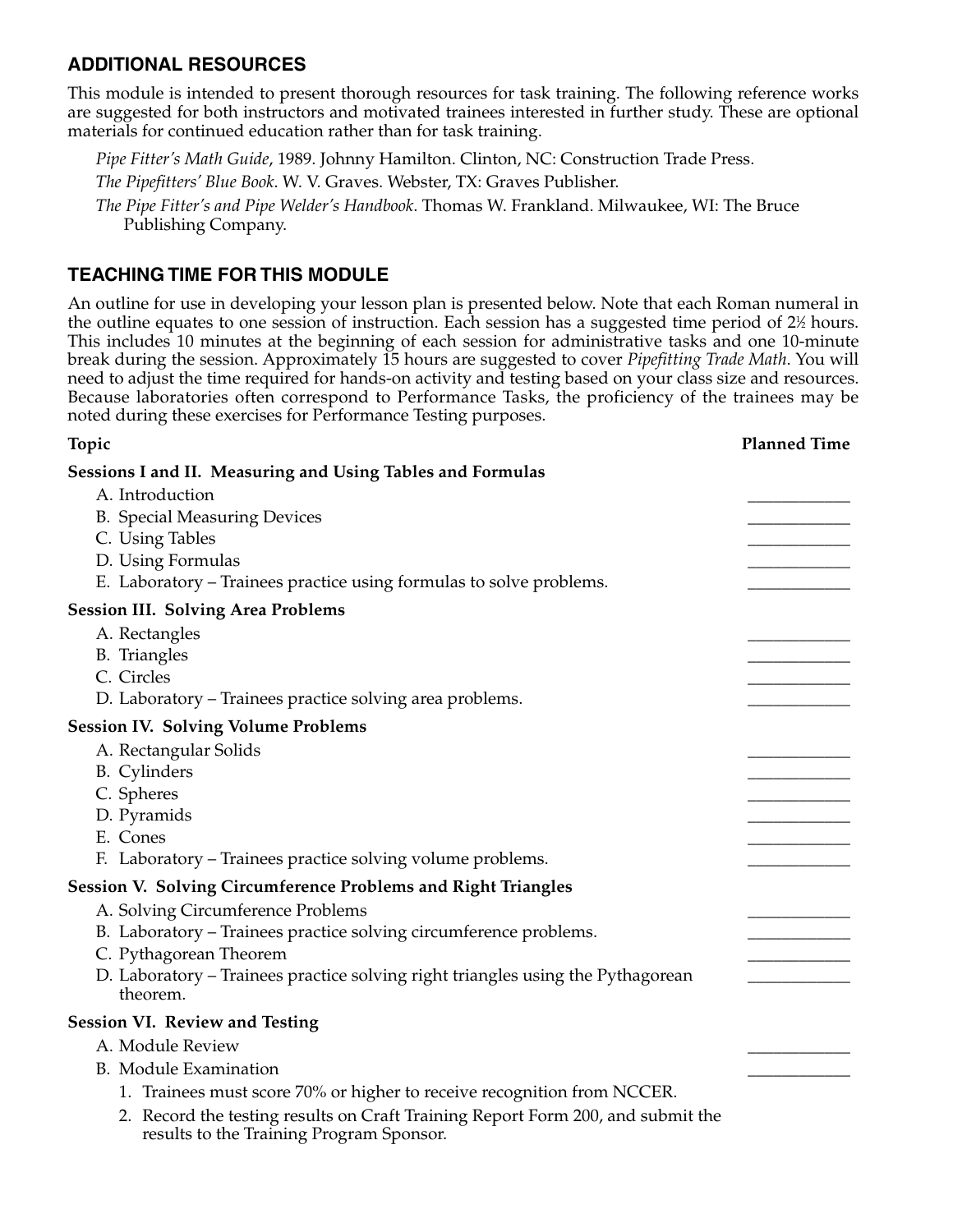This module describes the materials used in threaded piping systems. It explains how to determine pipe lengths between threaded pipe fittings, prepare the pipe and fittings for fit-up, and assemble the piping system.

### **PREREQUISITES**

Please refer to the Course Map in the Trainee Module. Prior to training with this module, it is recommended that the trainee shall have successfully completed the following: *Core Curriculum; Pipefitting Level One;* and *Pipefitting Level Two,* Modules 08201-06 through 08204-06.

### **OBJECTIVES**

Upon completion of this module, the trainee will be able to do the following:

- 1. Identify and explain the materials used in threaded piping systems.
- 2. Identify and explain pipe fittings.
- 3. Read and interpret screwed fitting joint drawings.
- 4. Identify and explain types of threads.
- 5. Determine pipe lengths between joints.
- 6. Thread and assemble piping and valves.
- 7. Calculate offsets.

### **PERFORMANCE TASKS**

Under the supervision of the instructor, the trainee should be able to do the following:

- 1. Read and interpret screwed fitting joint drawings.
- 2. Determine pipe lengths between fittings, using the center-to-center method.
- 3. Determine pipe lengths between fittings, using the center-to-face method.
- 4. Determine pipe lengths between fittings, using the face-to-face method.
- 5. Given the length of travel of a 45-degree piping offset, calculate the length of the set.
- 6. Given the length of the set and the degree of the fittings, use the table of elbow constants to figure the travel and the run.
- 7. Calculate offsets, using the table of multipliers used to calculate offsets.
- 8. Calculate the travel of a rolling offset.
- 9. Thread pipe, using manual threaders.
- 10. Thread pipe, using a threading machine.
- 11. Apply pipe joint compound to the male threads of the pipe.
- 12. Make up the pipe and fittings.
- 13. Install a screwed valve.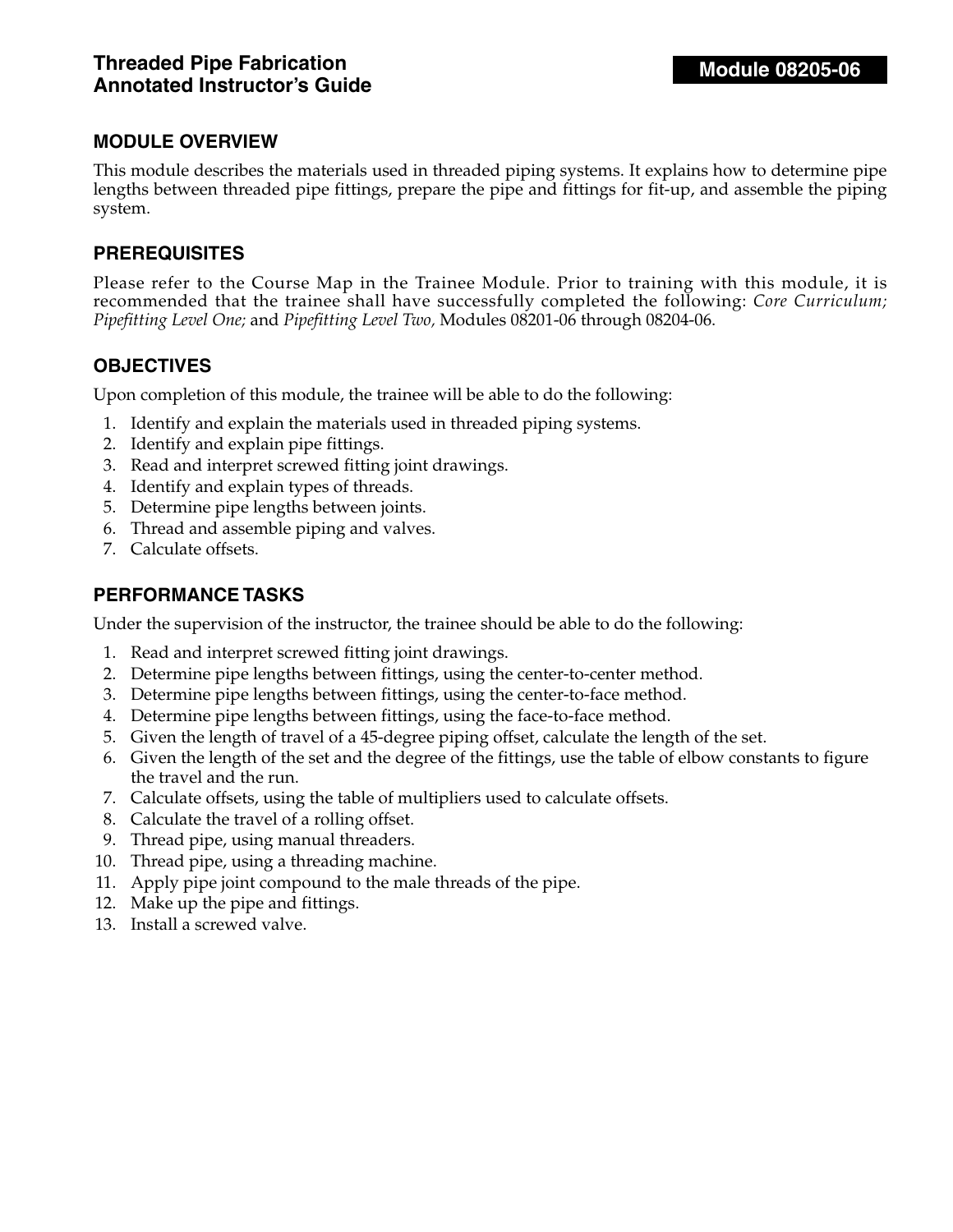# **MATERIALS AND EQUIPMENT LIST**

| Overhead projector and screen             | Manual pipe threader                       |
|-------------------------------------------|--------------------------------------------|
| Transparencies                            | Powered pipe threader                      |
| <b>Blank acetate sheets</b>               | Cutting oil                                |
| Transparency pens                         | Pipe stand                                 |
| Whiteboard/chalkboard                     | <b>Vises</b>                               |
| Markers/chalk                             | Reamers                                    |
| Pencils and scratch paper                 | %-inch to %-inch sets of open-end wrenches |
| Appropriate personal protective equipment | Adjustable wrenches                        |
| Various types of pipe                     | Channel-lock pliers                        |
| Various sizes of pipe                     | Drift pins                                 |
| Assorted elbows                           | Framing squares                            |
| Return bends                              | Measuring tape                             |
| <b>Branch connections</b>                 | Soapstones                                 |
| Caps and plugs                            | Torque wrenches                            |
| Line connections                          | Liquid Teflon®                             |
| <b>Nipples</b>                            | Teflon <sup>®</sup> tape                   |
| Flanges                                   | Pipe dope                                  |
| Examples of various pipe threads          | Copies of the Quick Quiz*                  |
| Fitting manufacturer's makeup chart       | Module Examinations**                      |
| Thread gauge                              | Performance Profile Sheets**               |
| Pipe drawings                             |                                            |
|                                           |                                            |

\*Located in the back of this module.

\*\*Single-module AIG purchases include the printed exam and performance task sheet. If you have purchased the perfect-bound version of this title, download these materials from the IRC using your access code.

# **SAFETY CONSIDERATIONS**

Ensure that the trainees are equipped with appropriate personal protective equipment and know how to use it properly. This module requires trainees to work with hand tools. Ensure that they are briefed on shop safety procedures.

# **ADDITIONAL RESOURCES**

This module is intended to present thorough resources for task training. The following reference works are suggested for both instructors and motivated trainees interested in further study. These are optional materials for continued education rather than for task training.

*Audel Mechanical Trades Pocket Manual*. Thomas B. Davis, Carl Nelson. New York, NY: Macmillan Company.

*IPT's Pipe Trades Handbook.* Robert A. Lee. Clinton, NC: Construction Trades Press.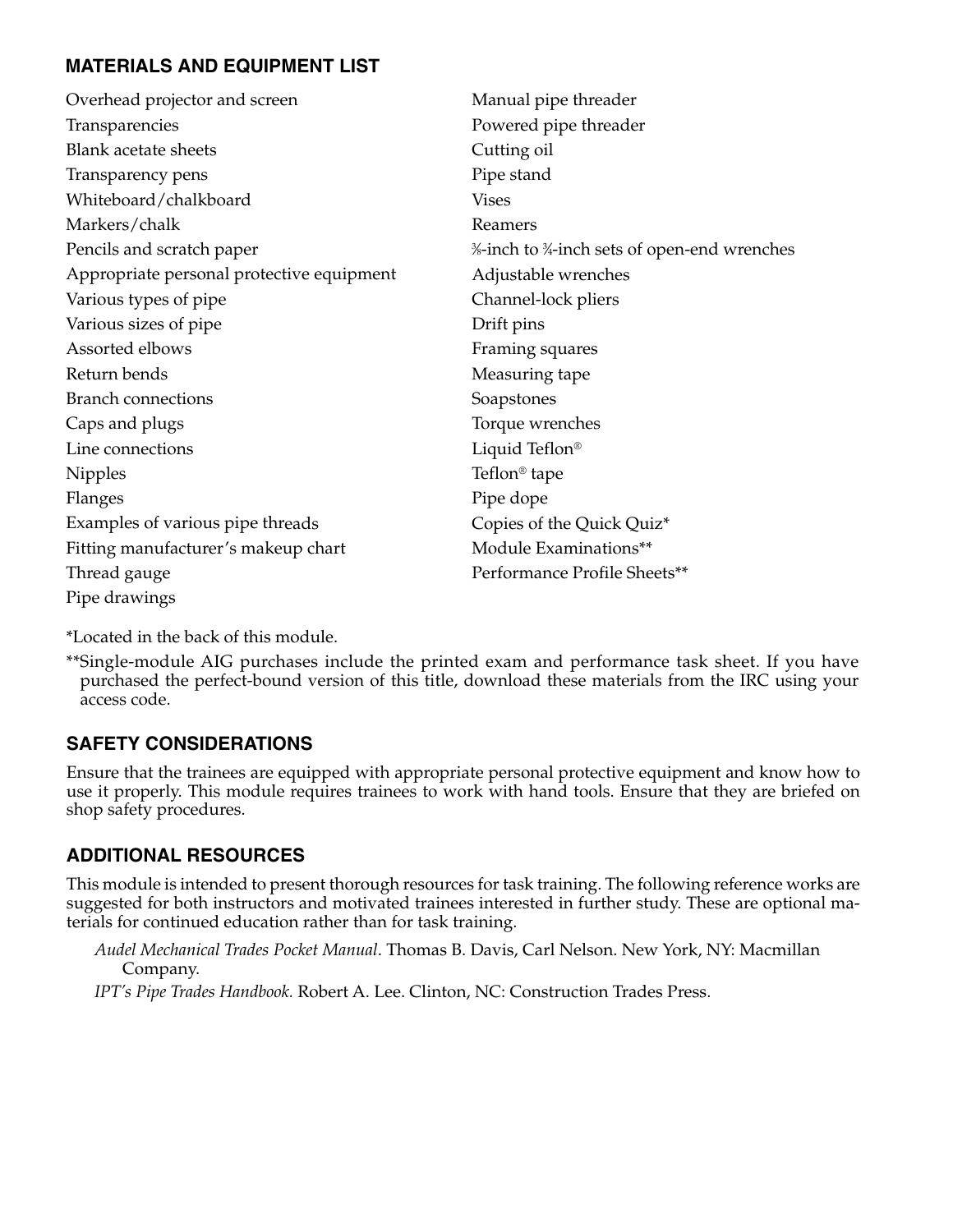### **TEACHING TIME FOR THIS MODULE**

An outline for use in developing your lesson plan is presented below. Note that each Roman numeral in the outline equates to one session of instruction. Each session has a suggested time period of 2½ hours. This includes 10 minutes at the beginning of each session for administrative tasks and one 10-minute break during the session. Approximately 15 hours are suggested to cover *Threaded Pipe Fabrication*. You will need to adjust the time required for hands-on activity and testing based on your class size and resources. Because laboratories often correspond to Performance Tasks, the proficiency of the trainees may be noted during these exercises for Performance Testing purposes.

| Topic                                                                                                                                              | <b>Planned Time</b> |
|----------------------------------------------------------------------------------------------------------------------------------------------------|---------------------|
| <b>Session I. Threaded Piping Systems and Fittings</b>                                                                                             |                     |
| A. Introduction                                                                                                                                    |                     |
| B. Materials Used in Threaded Piping Systems                                                                                                       |                     |
| C. Pipe Fittings                                                                                                                                   |                     |
| <b>Session II. Screwed Fitting Joint Drawings and Threads</b>                                                                                      |                     |
| A. Screwed Fitting Joint Drawings                                                                                                                  |                     |
| B. Laboratory – Trainees practice reading and interpreting screwed fitting joint<br>drawings. This laboratory corresponds to Performance Task 1.   |                     |
| C. Threads                                                                                                                                         |                     |
| <b>Session III. Determining Pipe Lengths Between Fittings</b>                                                                                      |                     |
| A. Center-to-Center Method                                                                                                                         |                     |
| B. Laboratory – Trainees practice determining pipe length using the<br>center-to-center method. This laboratory corresponds to Performance Task 2. |                     |
| C. Center-to-Face Method                                                                                                                           |                     |
| D. Laboratory - Trainees practice determining pipe length using the<br>center-to-face method. This laboratory corresponds to Performance Task 3.   |                     |
| E. Face-to-Face Method                                                                                                                             |                     |
| F. Laboratory – Trainees practice determining pipe length using the<br>face-to-face method. This laboratory corresponds to Performance Task 4.     |                     |
| <b>Session IV. Calculating Offsets</b>                                                                                                             |                     |
| A. Calculating Offsets                                                                                                                             |                     |
| B. 45-Degree Offsets                                                                                                                               |                     |
| C. Laboratory – Trainees practice determining pipe length for a 45-degree<br>piping offset. This laboratory corresponds to Performance Task 5.     |                     |
| D. Elbow Constants                                                                                                                                 |                     |
| E. Laboratory – Trainees practice determining pipe length using elbow<br>constants. This laboratory corresponds to Performance Task 6.             |                     |
| F. Multipliers                                                                                                                                     |                     |
| G. Laboratory – Trainees practice determining pipe length using multipliers.<br>This laboratory corresponds to Performance Task 7.                 |                     |
| H. Rolling Offsets                                                                                                                                 |                     |
| I. Laboratory - Trainees practice determining pipe length for a rolling offset.<br>This laboratory corresponds to Performance Task 8.              |                     |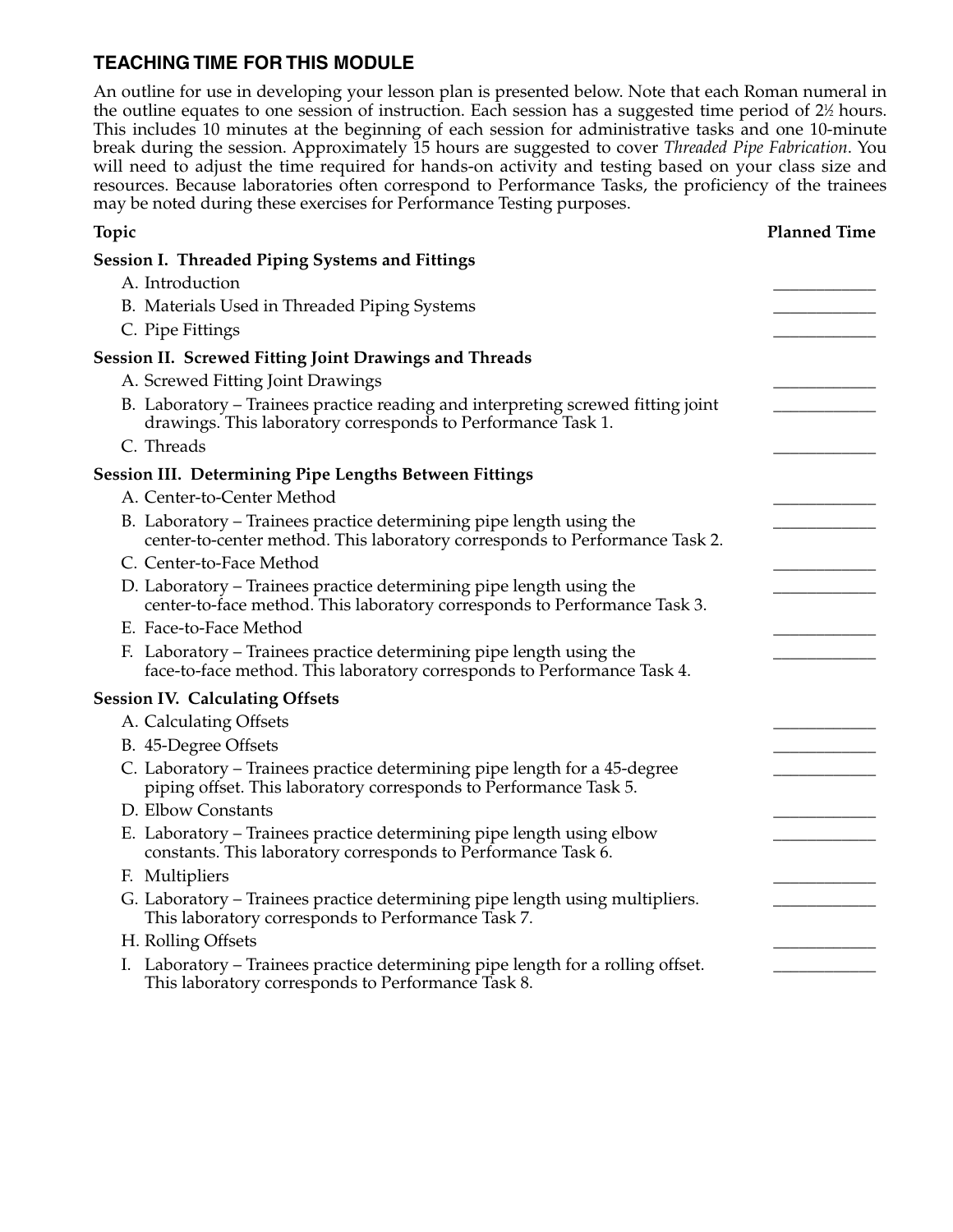### **Session V. Assembly Techniques**

| A. Threading Pipe Using a Manual Threader                                                                                                                                                                                                   |  |
|---------------------------------------------------------------------------------------------------------------------------------------------------------------------------------------------------------------------------------------------|--|
| B. Laboratory – Trainees practice threading pipe using a manual threader.<br>This laboratory corresponds to Performance Task 9.                                                                                                             |  |
| C. Threading Pipe Using a Threading Machine                                                                                                                                                                                                 |  |
| D. Laboratory – Trainees practice threading pipe using a threading machine.<br>This laboratory corresponds to Performance Task 10.                                                                                                          |  |
| E. Pipe Joint Compound                                                                                                                                                                                                                      |  |
| F. Laboratory - Trainees practice applying pipe joint compound.<br>This laboratory corresponds to Performance Task 11.                                                                                                                      |  |
| G. Fitting Screwed Pipe and Fittings                                                                                                                                                                                                        |  |
| H. Laboratory – Trainees practice making up the pipe and fitting.<br>This laboratory corresponds to Performance Task 12.                                                                                                                    |  |
| I. Installing Threaded Valves                                                                                                                                                                                                               |  |
| Laboratory – Trainees practice installing a screwed valve. This laboratory<br>corresponds to Performance Task 13.                                                                                                                           |  |
| <b>Session VI. Review and Testing</b>                                                                                                                                                                                                       |  |
| A. Module Review                                                                                                                                                                                                                            |  |
| <b>B.</b> Module Examination                                                                                                                                                                                                                |  |
| 1. Trainees must score 70% or higher to receive recognition from NCCER.                                                                                                                                                                     |  |
| 2. Record the testing results on Craft Training Report Form 200, and submit<br>the results to the Training Program Sponsor.                                                                                                                 |  |
| C. Performance Testing                                                                                                                                                                                                                      |  |
| 1. Trainees must perform each task to the satisfaction of the instructor to<br>receive recognition from NCCER. If applicable, proficiency noted during<br>laboratory exercises can be used to satisfy the Performance Testing requirements. |  |
|                                                                                                                                                                                                                                             |  |

2. Record the testing results on Craft Training Report Form 200, and submit the results to the Training Program Sponsor.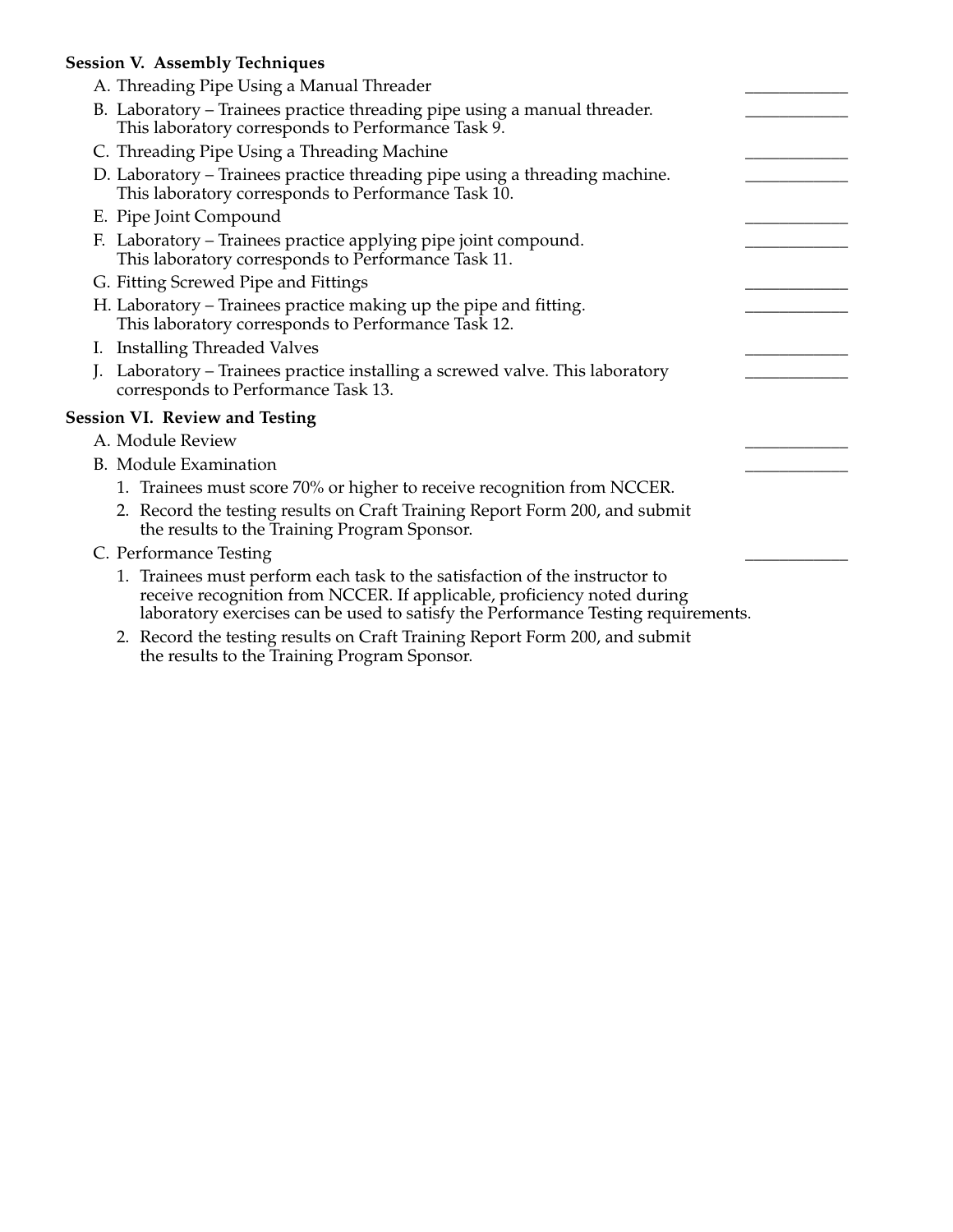This module describes the materials used in socket weld piping systems. It explains how to determine pipe lengths between socket weld fittings, prepare the pipe and fittings for fit-up, and fabricate socket weld fittings.

#### **PREREQUISITES**

Please refer to the Course Map in the Trainee Module. Prior to training with this module, it is recommended that the trainee shall have successfully completed the following: *Core Curriculum; Pipefitting Level One;* and *Pipefitting Level Two,* Modules 08201-06 through 08205-06.

### **OBJECTIVES**

Upon completion of this module, the trainee will be able to do the following:

- 1. Identify and explain types of socket weld piping materials.
- 2. Identify and explain socket weld fittings.
- 3. Read and interpret socket weld piping drawings.
- 4. Determine pipe lengths between socket weld fittings.
- 5. Fabricate socket weld fitting to pipe.

#### **PERFORMANCE TASKS**

Under the supervision of the instructor, the trainee should be able to do the following:

- 1. Identify various socket weld fittings.
- 2. Interpret socket weld drawings.
- 3. Calculate pipe lengths from line drawings, using the center-to-center method.
- 4. Calculate pipe lengths from line drawings, using the center-to-face method.
- 5. Calculate pipe lengths from line drawings, using the face-to-face method.
- 6. Align a 90-degree elbow to the end of a pipe.
- 7. Square a pipe into a 90-degree elbow.
- 8. Align a flange to the end of a pipe.
- 9. Align a 45-degree elbow to the end of a pipe.
- 10. Align pipes joined by a coupling.
- 11. Install a valve.

### **MATERIALS AND EQUIPMENT LIST**

| Overhead projector and screen               | Stainless steel pipe                |
|---------------------------------------------|-------------------------------------|
| Transparencies                              | Various socket weld piping drawings |
| Blank acetate sheets                        | Specification books                 |
| Transparency pens                           | Two-hole flange pins                |
| Whiteboard/chalkboard                       | Calculator                          |
| Markers/chalk                               | Socket weld flanges                 |
| Pencils and scratch paper                   | Spring ring inserts or Gap-A-Lets   |
| Appropriate personal protective equipment   | Squares                             |
| Socket weld fittings                        | Torpedo levels                      |
| Tape measures                               | Spirit levels                       |
| Various types, sizes, and schedules of pipe | Tripod vises                        |
| Carbon steel pipe                           |                                     |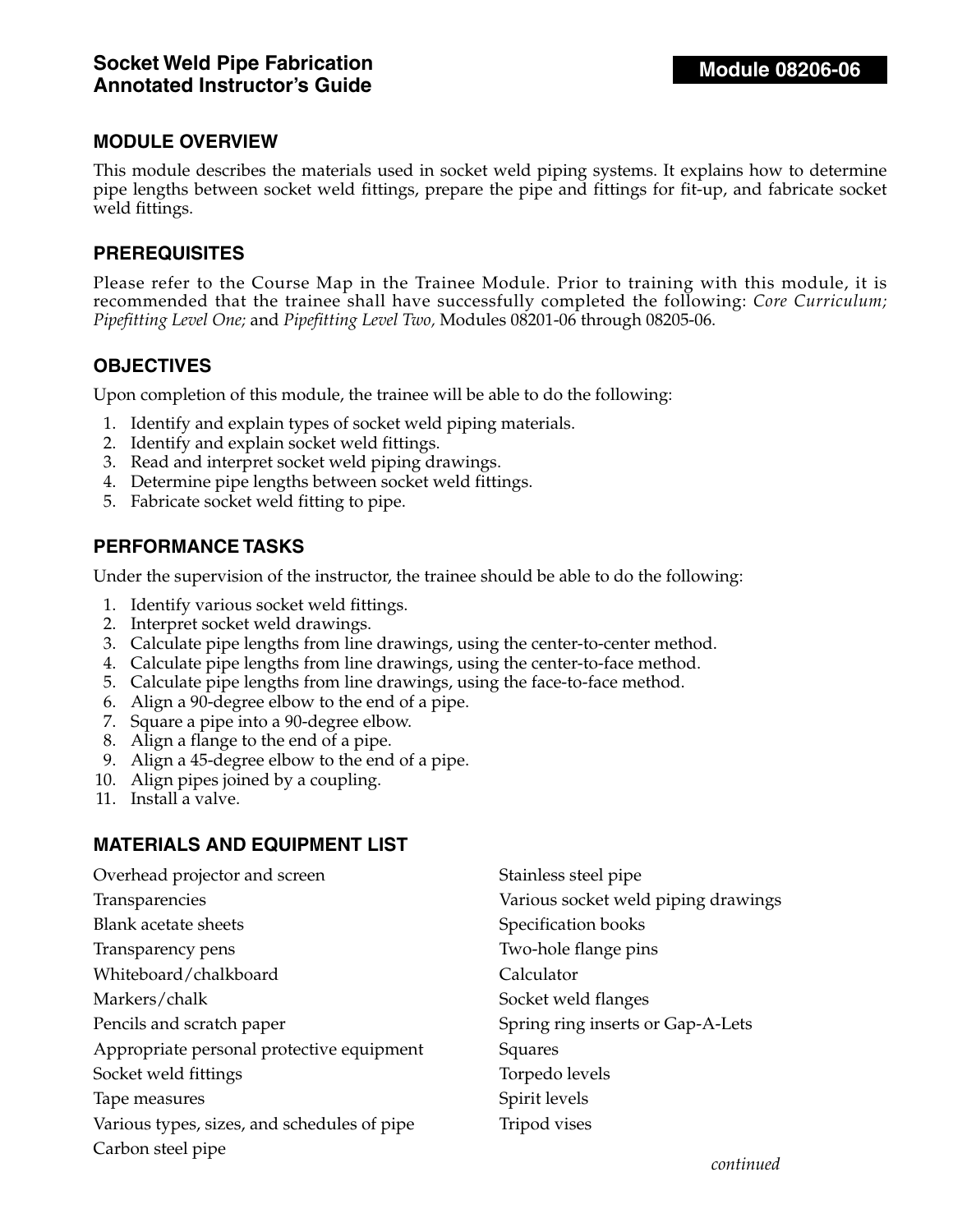| Jack stands                                                                               | Calipers                     |
|-------------------------------------------------------------------------------------------|------------------------------|
| Ridgid <sup>®</sup> 300 power drive with pipe cutter                                      | Micrometers                  |
| Soapstones                                                                                | Small objects for shimming   |
| Wraparounds                                                                               | Copies of the Quick Quiz*    |
| Socket weld valves                                                                        | Module Examinations**        |
| Access to qualified welder with all of the tools<br>and materials to perform tack welding | Performance Profile Sheets** |

\*Located in the back of this module.

\*\*Single-module AIG purchases include the printed exam and performance task sheet. If you have purchased the perfect-bound version of this title, download these materials from the IRC using your access code.

### **SAFETY CONSIDERATIONS**

Ensure that the trainees are equipped with appropriate personal protective equipment and know how to use it properly. This module requires trainees to use hand tools to join pipe. Ensure they are briefed on shop safety procedures.

### **ADDITIONAL RESOURCES**

This module is intended to present thorough resources for task training. The following reference work is suggested for both instructors and motivated trainees interested in further study. This is optional material for continued education rather than for task training.

*The Pipe Fitters Blue Book*. W. V. Graves. Webster, TX: W.V. Graves Publishing Company.

### **TEACHING TIME FOR THIS MODULE**

An outline for use in developing your lesson plan is presented below. Note that each Roman numeral in the outline equates to one session of instruction. Each session has a suggested time period of 2½ hours. This includes 10 minutes at the beginning of each session for administrative tasks and one 10-minute break during the session. Approximately 25 hours are suggested to cover *Socket Weld Pipe Fabrication*. You will need to adjust the time required for hands-on activity and testing based on your class size and resources. Because laboratories often correspond to Performance Tasks, the proficiency of the trainees may be noted during these exercises for Performance Testing purposes.

| Topic                                                                                                                                  | <b>Planned Time</b> |
|----------------------------------------------------------------------------------------------------------------------------------------|---------------------|
| <b>Session I. Socket Weld Fittings and Materials</b>                                                                                   |                     |
| A. Introduction                                                                                                                        |                     |
| B. Socket Weld Pipe                                                                                                                    |                     |
| C. Socket Weld Pipe Fittings                                                                                                           |                     |
| D. Socket Weld Flanges                                                                                                                 |                     |
| E. Laboratory – Trainees practice identifying socket weld fittings. This laboratory<br>corresponds to Performance Task 1.              |                     |
| <b>Session II. Socket Weld Drawings</b>                                                                                                |                     |
| A. Double- and Single-Line Drawings                                                                                                    |                     |
| <b>B.</b> Isometric Drawings                                                                                                           |                     |
| C. Piping Symbols                                                                                                                      |                     |
| D. Line Numbers and Specifications Book                                                                                                |                     |
| E. Laboratory – Trainees practice reading and interpreting socket weld drawings.<br>This laboratory corresponds to Performance Task 2. |                     |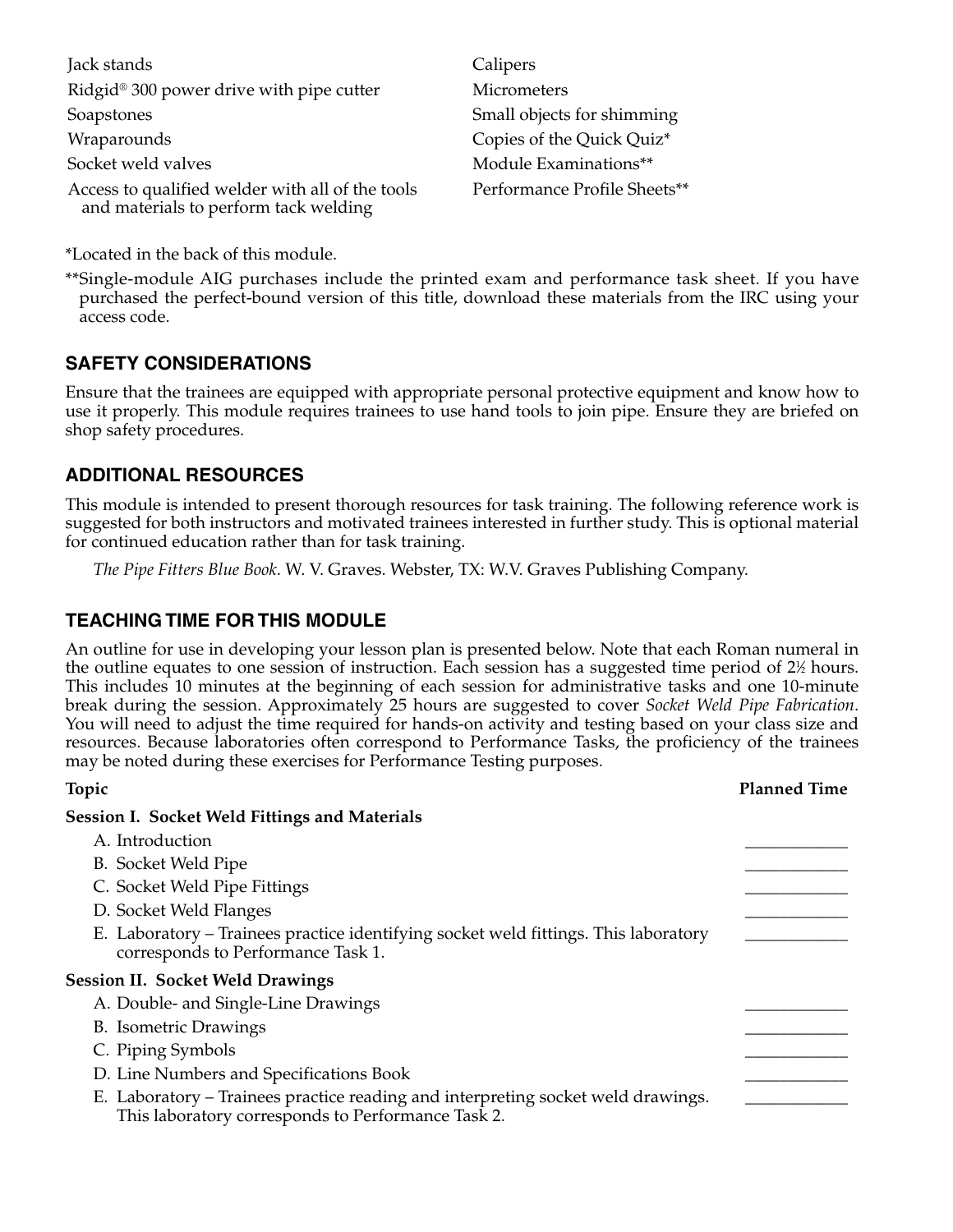# **Sessions III and IV. Determining Pipe Lengths Between Fittings**

| A. Center-to-Center Method                                                                                                                                                                                                                  |  |
|---------------------------------------------------------------------------------------------------------------------------------------------------------------------------------------------------------------------------------------------|--|
| B. Laboratory - Trainees practice determining pipe length using the center-to-                                                                                                                                                              |  |
| center method. This laboratory corresponds to Performance Task 3.                                                                                                                                                                           |  |
| C. Center-to-Face Method                                                                                                                                                                                                                    |  |
| D. Laboratory – Trainees practice determining pipe length using the center-to-                                                                                                                                                              |  |
| face method. This laboratory corresponds to Performance Task 4.<br>E. Face-to-Face Method                                                                                                                                                   |  |
| F. Laboratory – Trainees practice determining pipe length using the face-to-face                                                                                                                                                            |  |
| method. This laboratory corresponds to Performance Task 5.                                                                                                                                                                                  |  |
| Sessions V and VI. Fabricating Socket Weld Fittings To Pipe I                                                                                                                                                                               |  |
| A. Preparing Pipe For Alignment                                                                                                                                                                                                             |  |
| B. Aligning 90-Degree Elbow to Pipe                                                                                                                                                                                                         |  |
| C. Laboratory – Trainees practice aligning a 90-degree elbow to pipe.<br>This laboratory corresponds to Performance Task 6.                                                                                                                 |  |
| D. Squaring Pipe into a 90-Degree Elbow                                                                                                                                                                                                     |  |
| E. Laboratory - Trainees practice squaring pipe into a 90-degree elbow.<br>This laboratory corresponds to Performance Task 7.                                                                                                               |  |
| Sessions VII and VIII. Fabricating Socket Weld Fittings To Pipe II                                                                                                                                                                          |  |
| A. Aligning Flange to Pipe                                                                                                                                                                                                                  |  |
| B. Laboratory - Trainees practice aligning a flange to the end of a pipe.<br>This laboratory corresponds to Performance Task 8.                                                                                                             |  |
| C. Aligning 45-Degree Elbow to Pipe Using Levels                                                                                                                                                                                            |  |
| D. Aligning 45-Degree Elbow to Pipe Using Squares                                                                                                                                                                                           |  |
| E. Laboratory – Trainees practice aligning a 45-degree elbow to the end of a pipe.<br>This laboratory corresponds to Performance Task 9.                                                                                                    |  |
| F. Aligning Pipe Joined By Couplings                                                                                                                                                                                                        |  |
| G. Laboratory - Trainees practice aligning pipe joined by couplings.<br>This laboratory corresponds to Performance Task 10.                                                                                                                 |  |
| <b>Session IX. Valves</b>                                                                                                                                                                                                                   |  |
| A. Installing Welded Valves                                                                                                                                                                                                                 |  |
| B. Laboratory - Trainees practice installing a valve. This laboratory corresponds<br>to Performance Task 11.                                                                                                                                |  |
| <b>Session X. Review and Testing</b>                                                                                                                                                                                                        |  |
| A. Module Review                                                                                                                                                                                                                            |  |
| <b>B.</b> Module Examination                                                                                                                                                                                                                |  |
| 1. Trainees must score 70% or higher to receive recognition from NCCER.                                                                                                                                                                     |  |
| 2. Record the testing results on Craft Training Report Form 200, and submit the                                                                                                                                                             |  |
| results to the Training Program Sponsor.                                                                                                                                                                                                    |  |
| C. Performance Testing                                                                                                                                                                                                                      |  |
| 1. Trainees must perform each task to the satisfaction of the instructor to receive<br>recognition from NCCER. If applicable, proficiency noted during laboratory<br>exercises can be used to satisfy the Performance Testing requirements. |  |
| 2. Record the testing results on Craft Training Report Form 200, and submit the                                                                                                                                                             |  |

results to the Training Program Sponsor.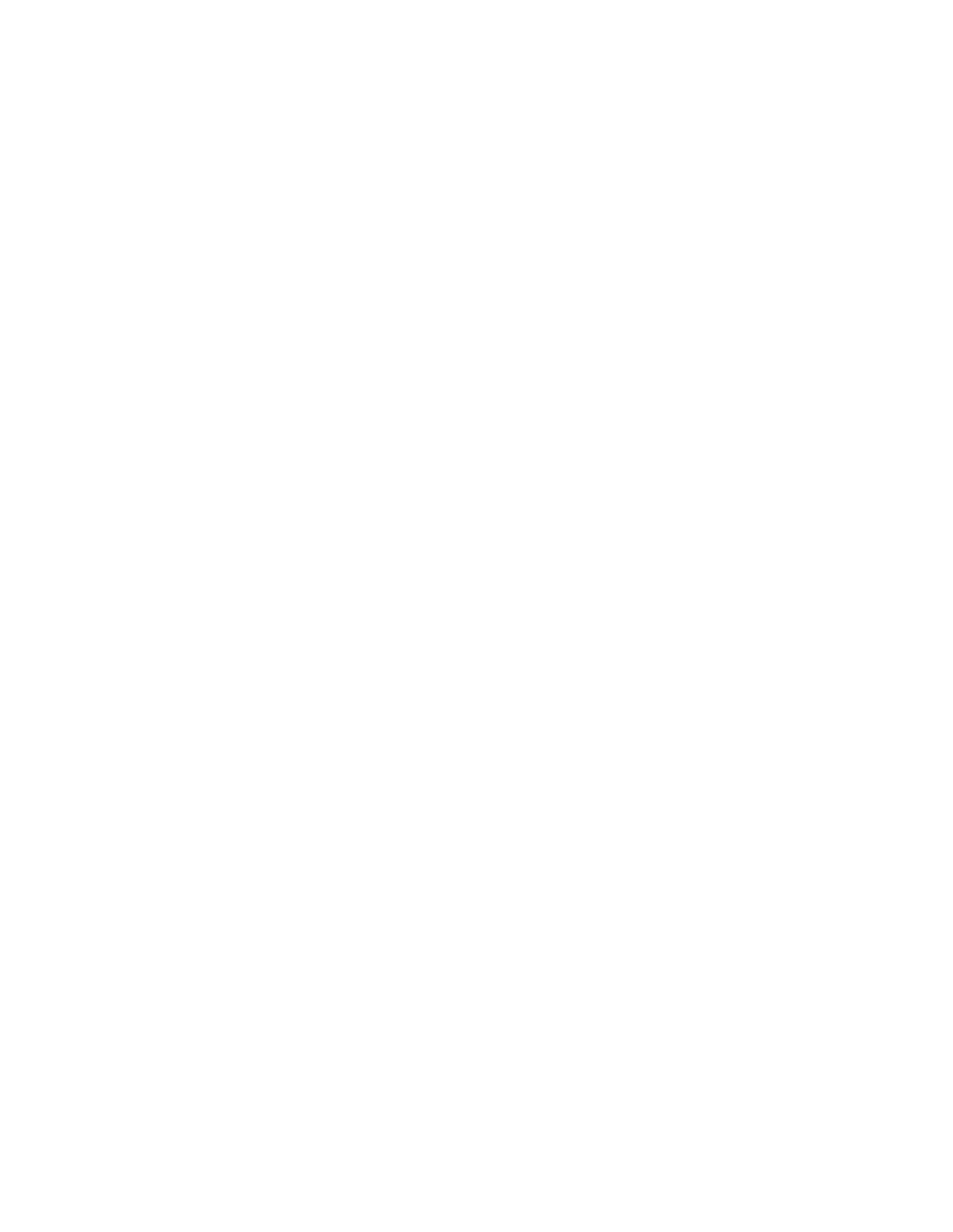This module describes the materials used in butt weld piping systems. It explains how to determine pipe lengths between butt weld fittings, prepare the pipe and fittings for fit-up, and fabricate butt weld fittings. It also describes how to select and install backing rings, fabricate channel iron welding jigs, and use and care for welding clamps.

#### **PREREQUISITES**

Please refer to the Course Map in the Trainee Module. Prior to training with this module, it is recommended that the trainee shall have successfully completed the following: *Core Curriculum; Pipefitting Level One;* and *Pipefitting Level Two,* Modules 08201-06 through 08206-06.

### **OBJECTIVES**

Upon completion of this module, the trainee will be able to do the following:

- 1. Identify butt weld piping materials and fittings.
- 2. Read and interpret butt weld piping drawings.
- 3. Prepare pipe ends for fit-up.
- 4. Determine pipe lengths between fittings.
- 5. Select and install backing rings.
- 6. Perform alignment procedures for various types of fittings.

### **PERFORMANCE TASKS**

Under the supervision of the instructor, the trainee should be able to do the following:

- 1. Identify various butt weld fittings.
- 2. Interpret a butt weld drawing.
- 3. Clean a beveled pipe end, using a portable grinder.
- 4. Calculate pipe lengths from line drawings, using the center-to-center method.
- 5. Calculate pipe lengths from line drawings, using the center-to-face method.
- 6. Calculate pipe lengths from line drawings, using the face-to-face method.
- 7. Align straight pipe.
- 8. Align a pipe to a 45-degree elbow.
- 9. Align a pipe to a 90-degree elbow.
- 10. Square a pipe into a 90-degree elbow.
- 11. Align a pipe to a flange.
- 12. Align a pipe to a tee.
- 13. Install a valve.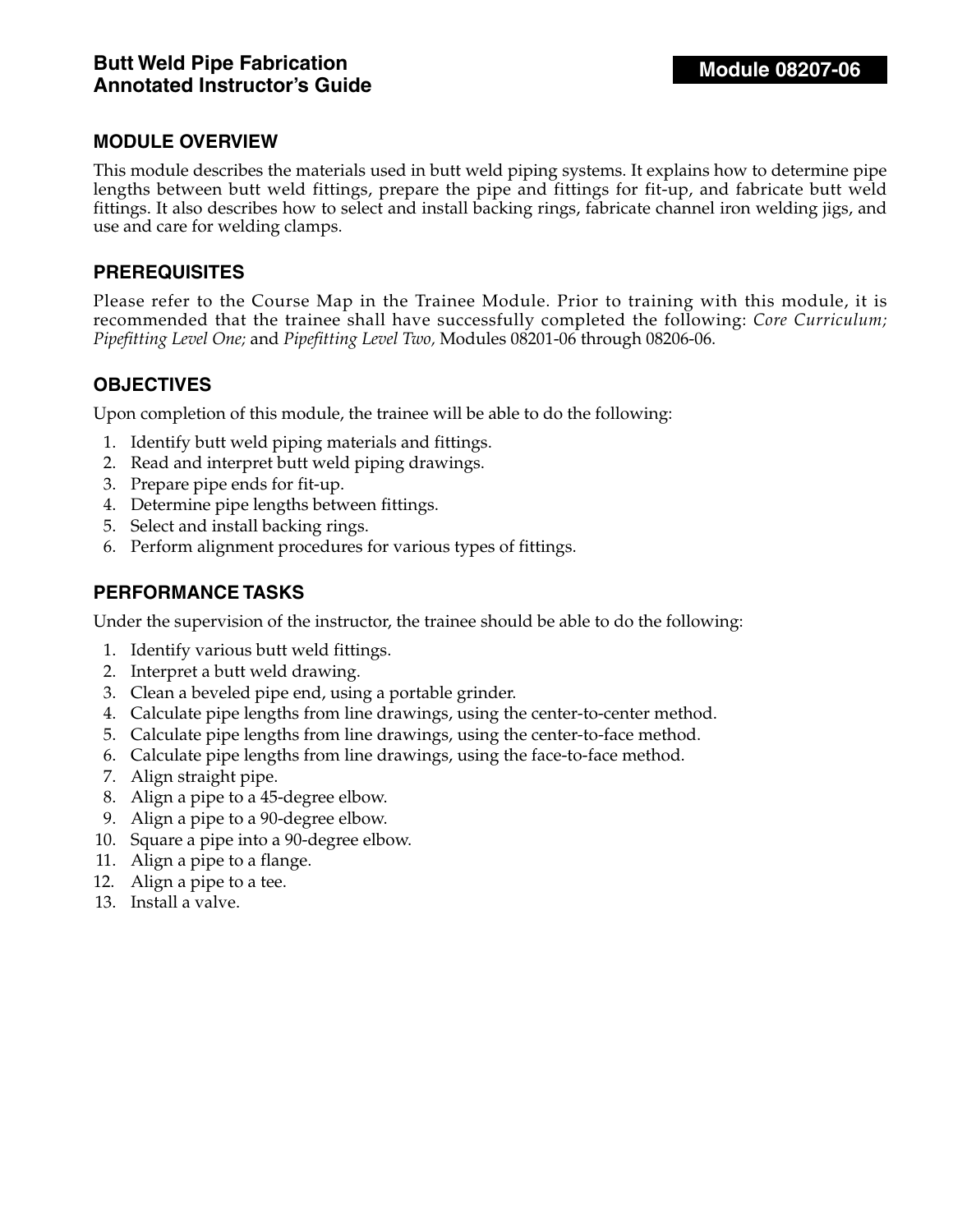# **MATERIALS AND EQUIPMENT LIST**

| Overhead projector and screen                 | Bottle cart                  |
|-----------------------------------------------|------------------------------|
| Transparencies                                | Hose sets                    |
| <b>Blank acetate sheets</b>                   | Regulators                   |
| Transparency pens                             | <b>Strikers</b>              |
| Whiteboard/chalkboard                         | Cutting goggles              |
| Markers/chalk                                 | Full-face shields            |
| Pencils and scratch paper                     | Tape measures                |
| Appropriate personal protective equipment     | Soapstones                   |
| Various sizes of carbon steel pipe            | Lever-type clamps            |
| Butt weld fittings                            | Hydraulic clamps             |
| Butt weld flanges                             | Chain-type clamps            |
| Piping drawings                               | Alignment dogs               |
| Portable grinders                             | Hi-Lo gauge                  |
| Pipe beveller (optional)                      | Center finder                |
| Oxyacetylene pipe-beveling machine (optional) | Straight pipe welding clamps |
| Pipefitting guidebooks                        | Framing squares              |
| Specification book                            | Hammers                      |
| Fitting manufacturer's literature on takeout  | Jack stands                  |
| Calculators                                   | Wraparounds                  |
| Carbon steel pipe                             | Wrenches                     |
| Stainless steel pipe                          | Pipe vises                   |
| Various backing rings                         | Spirit levels                |
| Scrap angle iron                              | Torpedo levels               |
| Scrap channel iron                            | Tripod vises                 |
| Steel plate                                   | Two-hole flange pins         |
| Hacksaws                                      | Flange welding clamps        |
| Torch                                         | Copies of the Quick Quiz*    |
| Acetylene cylinder                            | Module Examinations**        |
| Oxygen cylinder                               | Performance Profile Sheets** |

\*Located in the back of this module.

\*\*Single-module AIG purchases include the printed exam and performance task sheet. If you have purchased the perfect-bound version of this title, download these materials from the IRC using your access code.

# **SAFETY CONSIDERATIONS**

Ensure that the trainees are equipped with appropriate personal protective equipment and know how to use it properly. This module requires trainees to use grinders and other power tools. Ensure all trainees are briefed on power tool safety and shop safety procedures. This module requires trainees to use an oxyacetylene torch. Ensure all trainees are briefed on safety equipment and fire safety.

### **ADDITIONAL RESOURCES**

This module is intended to present thorough resources for task training. The following reference work is suggested for both instructors and motivated trainees interested in further study. This is optional material for continued education rather than for task training.

*The Pipe Fitters Blue Book*. W. V. Graves. Webster, TX: W.V. Graves Publishing Company.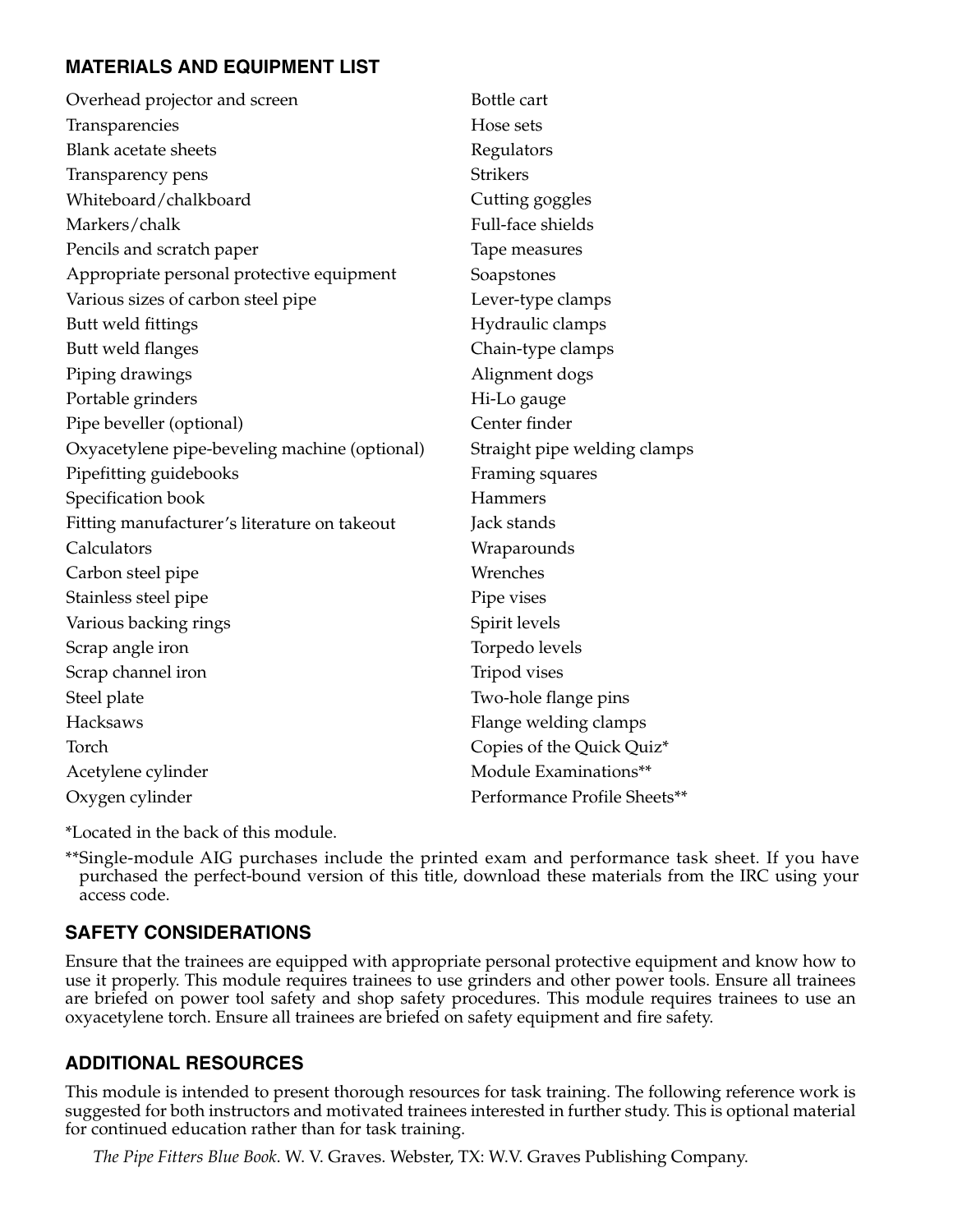### **TEACHING TIME FOR THIS MODULE**

An outline for use in developing your lesson plan is presented below. Note that each Roman numeral in the outline equates to one session of instruction. Each session has a suggested time period of 2½ hours. This includes 10 minutes at the beginning of each session for administrative tasks and one 10-minute break during the session. Approximately 37.5 hours are suggested to cover *Butt Weld Pipe Fabrication*. You will need to adjust the time required for hands-on activity and testing based on your class size and resources. Because laboratories often correspond to Performance Tasks, the proficiency of the trainees may be noted during these exercises for Performance Testing purposes.

| Topic                                                                                                                                               | <b>Planned Time</b> |
|-----------------------------------------------------------------------------------------------------------------------------------------------------|---------------------|
| <b>Session I. Butt Weld Fittings and Materials</b>                                                                                                  |                     |
| A. Introduction                                                                                                                                     |                     |
| B. Butt Weld Pipe                                                                                                                                   |                     |
| C. Butt Weld Pipe Fittings                                                                                                                          |                     |
| D. Butt Weld Flanges                                                                                                                                |                     |
| E. Laboratory - Trainees practice identifying butt weld fittings. This laboratory<br>corresponds to Performance Task 1.                             |                     |
| <b>Session II. Butt Weld Drawings</b>                                                                                                               |                     |
| A. Double- and Single-Line Drawings                                                                                                                 |                     |
| <b>B.</b> Isometric Drawings                                                                                                                        |                     |
| C. Piping Symbols                                                                                                                                   |                     |
| D. Line Numbers and Specifications Book                                                                                                             |                     |
| E. Laboratory - Trainees practice reading and interpreting butt weld drawings.<br>This laboratory corresponds to Performance Task 2.                |                     |
| <b>Sessions III and IV. Preparing Pipe</b>                                                                                                          |                     |
| A. Beveling Using Grinders                                                                                                                          |                     |
| B. Beveling Using Pipe Bevelers                                                                                                                     |                     |
| C. Laboratory - Trainees practice beveling pipe using a pipe beveler.                                                                               |                     |
| D. Thermal Beveling                                                                                                                                 |                     |
| E. Cleaning and Inspecting Pipe                                                                                                                     |                     |
| F. Laboratory – Trainees practice cleaning a beveled pipe end using a grinder.<br>This laboratory corresponds to Performance Task 3.                |                     |
| Sessions V and VI. Determining Pipe Lengths Between Fittings                                                                                        |                     |
| A. Calculating Takeout                                                                                                                              |                     |
| B. Obtaining Proper Spacing                                                                                                                         |                     |
| C. Center-to-Center Method                                                                                                                          |                     |
| D. Laboratory - Trainees practice determining pipe length using the center-to-<br>center method. This laboratory corresponds to Performance Task 4. |                     |
| E. Center-to-Face Method                                                                                                                            |                     |
| F. Laboratory – Trainees practice determining pipe length using the center-to-<br>face method. This laboratory corresponds to Performance Task 5.   |                     |
| G. Face-to-Face Method                                                                                                                              |                     |
| H. Laboratory – Trainees practice determining pipe length using the face-to-face<br>method. This laboratory corresponds to Performance Task 6.      |                     |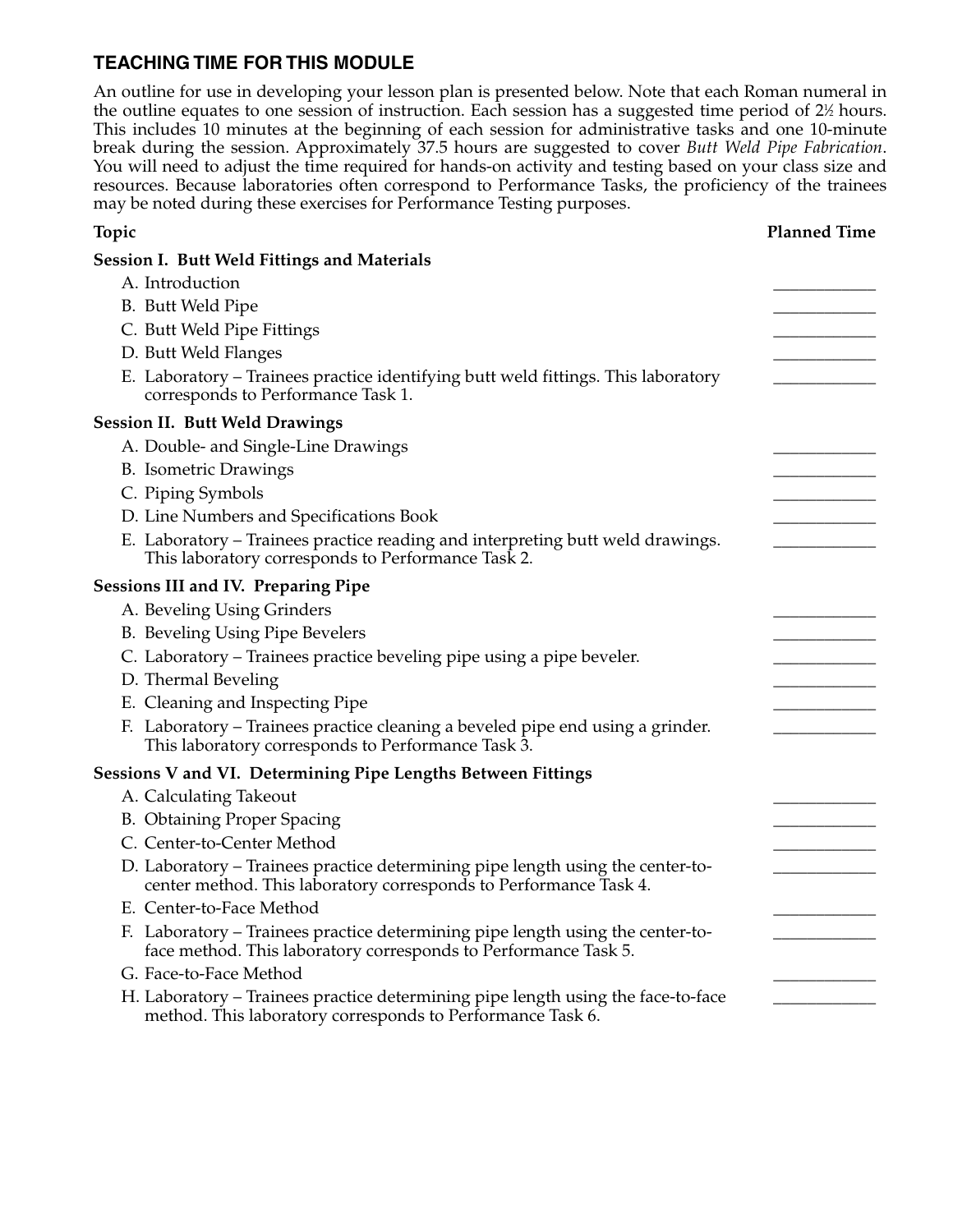| <b>Sessions VII and VIII. Alignment Procedures I</b>                                                                                                                                                                                        |  |
|---------------------------------------------------------------------------------------------------------------------------------------------------------------------------------------------------------------------------------------------|--|
| A. Selecting and Installing Backing Rings                                                                                                                                                                                                   |  |
| B. Laboratory – Trainees practice installing backing rings.                                                                                                                                                                                 |  |
| C. Using and Caring For Alignment Tools                                                                                                                                                                                                     |  |
| D. Alignment Procedures                                                                                                                                                                                                                     |  |
| E. Aligning Straight Pipe                                                                                                                                                                                                                   |  |
| F. Laboratory – Trainees practice aligning straight pipe. This laboratory<br>corresponds to Performance Task 7.                                                                                                                             |  |
| Sessions IX and X. Alignment Procedures II                                                                                                                                                                                                  |  |
| A. Aligning Pipe to a 45-Degree Elbow                                                                                                                                                                                                       |  |
| B. Laboratory - Trainees practice aligning pipe to a 45-degree elbow.<br>This laboratory corresponds to Performance Task 8.                                                                                                                 |  |
| C. Aligning Pipe to a 90-Degree Elbow                                                                                                                                                                                                       |  |
| D. Laboratory – Trainees practice aligning pipe to a 90-degree elbow.<br>This laboratory corresponds to Performance Task 9.                                                                                                                 |  |
| E. Squaring Pipe to a 90-Degree Elbow                                                                                                                                                                                                       |  |
| F. Laboratory - Trainees practice squaring pipe to a 90-degree elbow.<br>This laboratory corresponds to Performance Task 10.                                                                                                                |  |
| <b>Sessions XI and XII. Alignment Procedures III</b>                                                                                                                                                                                        |  |
| A. Aligning Pipe to Flange                                                                                                                                                                                                                  |  |
| B. Laboratory – Trainees practice aligning a pipe to a flange. This laboratory<br>corresponds to Performance Task 11.                                                                                                                       |  |
| C. Aligning Pipe to A Tee                                                                                                                                                                                                                   |  |
| D. Laboratory – Trainees practice aligning a pipe to a tee. This laboratory<br>corresponds to Performance Task 12.                                                                                                                          |  |
| <b>Sessions XIII and XIV. Valves</b>                                                                                                                                                                                                        |  |
| A. Fitting Butt Weld Valves                                                                                                                                                                                                                 |  |
| B. Laboratory – Trainees practice installing a valve. This laboratory corresponds<br>to Performance Task 13.                                                                                                                                |  |
| <b>Session XV. Review and Testing</b>                                                                                                                                                                                                       |  |
| A. Module Review                                                                                                                                                                                                                            |  |
| <b>B.</b> Module Examination                                                                                                                                                                                                                |  |
| 1. Trainees must score 70% or higher to receive recognition from NCCER.                                                                                                                                                                     |  |
| 2. Record the testing results on Craft Training Report Form 200, and submit<br>the results to the Training Program Sponsor.                                                                                                                 |  |
| C. Performance Testing                                                                                                                                                                                                                      |  |
| 1. Trainees must perform each task to the satisfaction of the instructor to<br>receive recognition from NCCER. If applicable, proficiency noted during<br>laboratory exercises can be used to satisfy the Performance Testing requirements. |  |

2. Record the testing results on Craft Training Report Form 200, and submit the results to the Training Program Sponsor.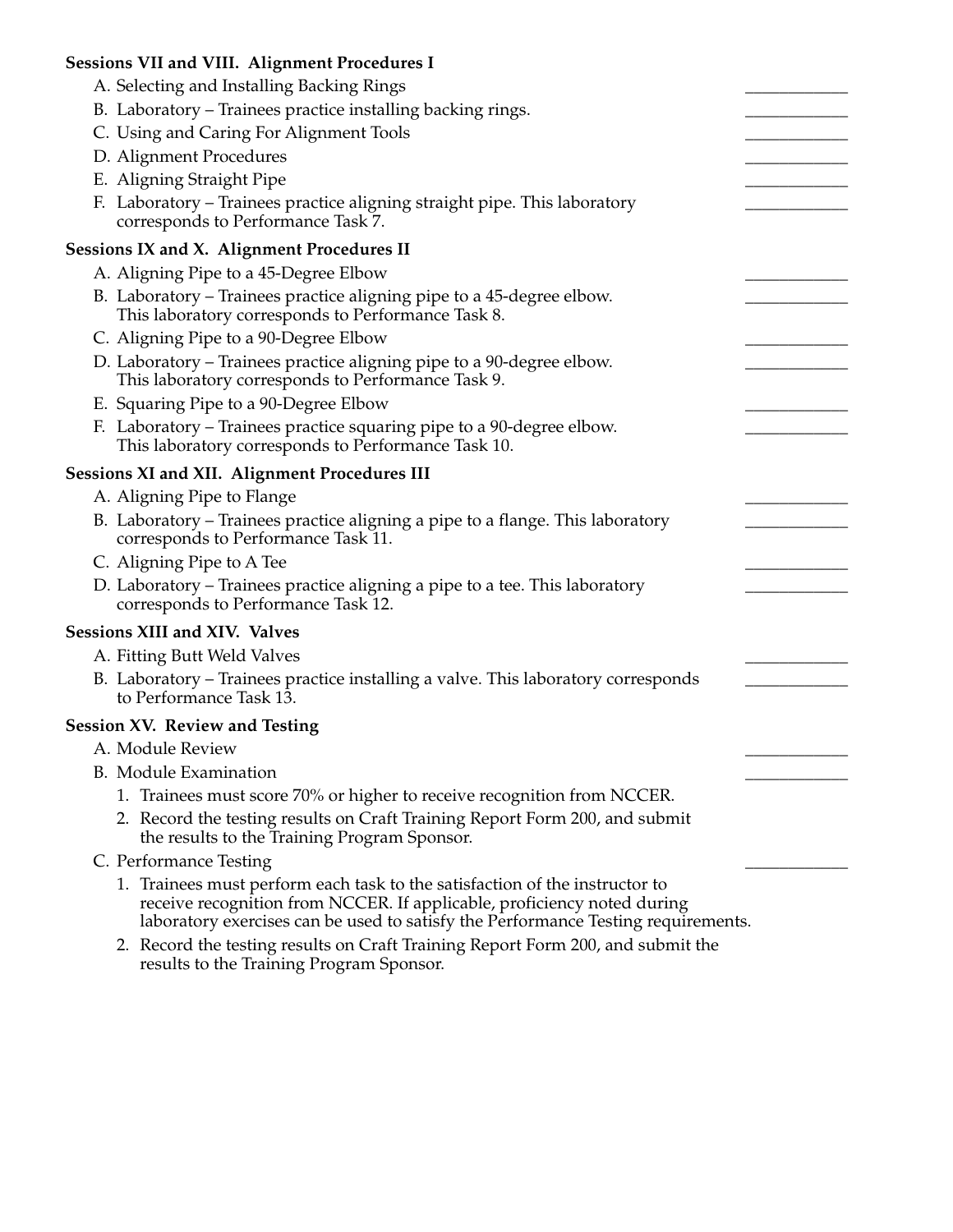### **Excavations Annotated Instructor's Guide**

### **MODULE OVERVIEW**

This module explains the use of shoring materials per OSHA standards and covers shoring systems, installing a hydraulic vertical shore, determining the overall fall of a sewer line, setting the grade and elevation of a trench, and backfilling.

### **PREREQUISITES**

Please refer to the Course Map in the Trainee Module. Prior to training with this module, it is recommended that the trainee shall have successfully completed the following: *Core Curriculum; Pipefitting Level One;* and *Pipefitting Level Two,* Modules 08201-06 through 08207-06.

### **OBJECTIVES**

Upon completion of this module, the trainee will be able to do the following:

- 1. Identify and explain the use of shoring materials.
- 2. Identify and explain the use of premanufactured support systems.
- 3. Install a vertical shore to be used for shoring.
- 4. Determine the overall fall of a sewer line.
- 5. Determine and set the grade and elevation of a trench.
- 6. Explain backfilling procedures.

### **PERFORMANCE TASKS**

This is a knowledge-based module. There are no performance tasks.

### **MATERIALS AND EQUIPMENT LIST**

| Overhead projector and screen                | Laser level, transmitter and receiver |
|----------------------------------------------|---------------------------------------|
| Transparencies                               | <b>Boxes</b>                          |
| <b>Blank acetate sheets</b>                  | Soils and sand                        |
| Transparency pens                            | Small digging tools                   |
| Whiteboard/chalkboard                        | Scale                                 |
| Markers/chalk                                | DVD/VCR and monitor (optional)        |
| Pencils and scratch paper                    | Safety video (optional)               |
| Appropriate personal protective equipment    | String line                           |
| Samples of soils                             | <b>Stakes</b>                         |
| Manufacturer's literature on shoring systems | Copies of the Quick Quiz*             |
| Various types of grade stakes                | Module Examinations**                 |

\*Located in the back of this module.

\*\*Single-module AIG purchases include the printed exam and performance task sheet. If you have purchased the perfect-bound version of this title, download these materials from the IRC using your access code.

### **SAFETY CONSIDERATIONS**

Ensure that the trainees are equipped with appropriate personal protective equipment and know how to use it properly. This module may require trainees to visit construction sites. Ensure all trainees are briefed on site safety and excavation safety.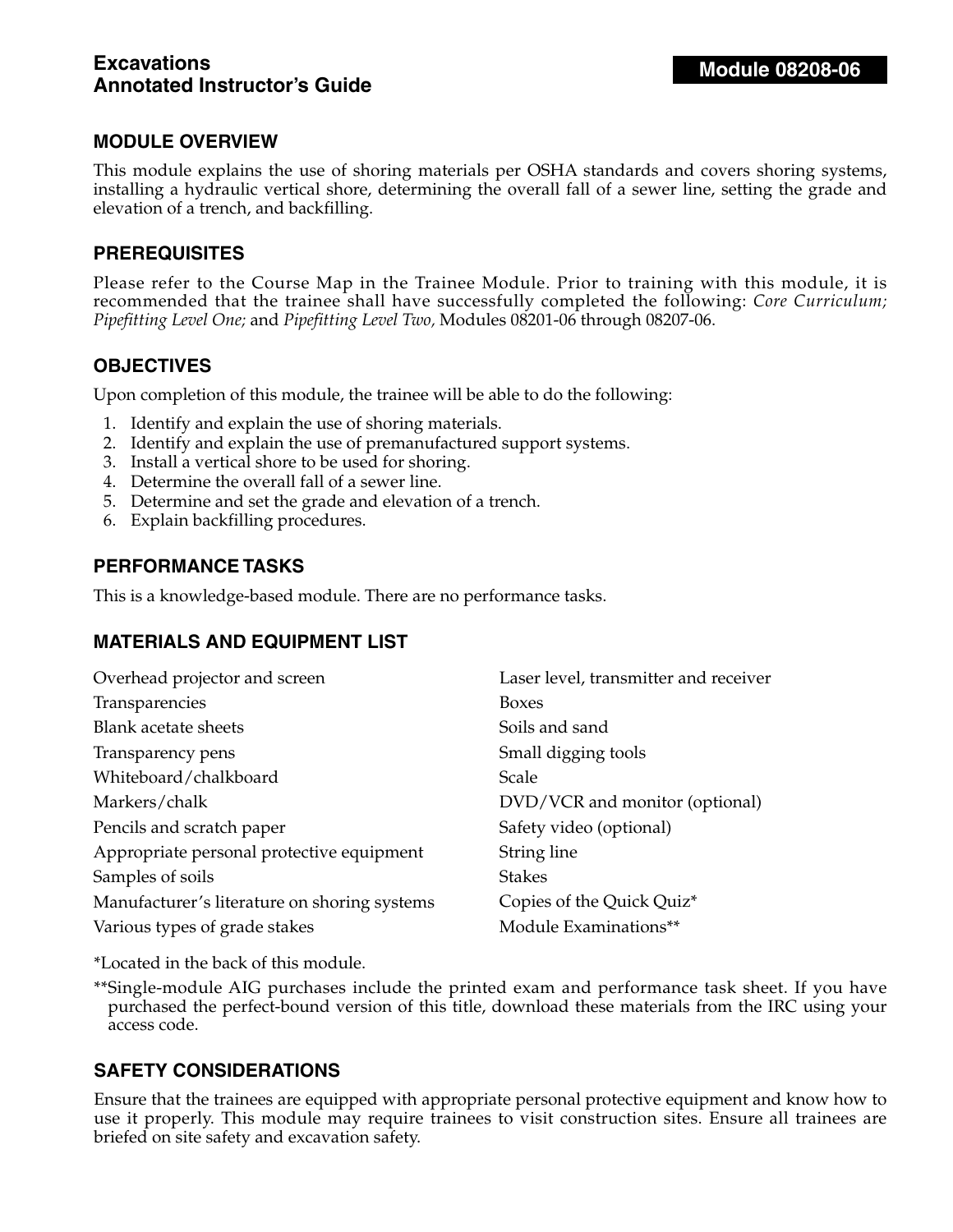### **ADDITIONAL RESOURCES**

This module is intended to present thorough resources for task training. The following reference works are suggested for both instructors and motivated trainees interested in further study. These are optional materials for continued education rather than for task training.

*Excavators Handbook Advanced Techniques for Operators,* 1999. Reinar Christian. Addison, IL: The Aberdeen Group, A division of Hanley-Wood, Inc.

*Basic Equipment Operator,* 1994 Edition. John T. Morris (preparer), NAVEDTRA 14081, Naval Education and Training Professional Development and Technology Center.

### **TEACHING TIME FOR THIS MODULE**

An outline for use in developing your lesson plan is presented below. Note that each Roman numeral in the outline equates to one session of instruction. Each session has a suggested time period of 2½ hours. This includes 10 minutes at the beginning of each session for administrative tasks and one 10-minute break during the session. Approximately 10 hours are suggested to cover *Excavations*. You will need to adjust the time required for hands-on activity and testing based on your class size and resources.

**Topic Planned Time**

| <b>Session I. Trenching Hazards</b>                                                                                         |  |
|-----------------------------------------------------------------------------------------------------------------------------|--|
| A. Introduction                                                                                                             |  |
| <b>B.</b> Soil Hazards                                                                                                      |  |
| C. Guidelines for Working In and Near a Trench                                                                              |  |
| D. Indications of an Unstable Trench                                                                                        |  |
| E. Trench Failure                                                                                                           |  |
| <b>Session II. Trench Safety</b>                                                                                            |  |
| A. Shoring Systems                                                                                                          |  |
| <b>B.</b> Shielding Systems                                                                                                 |  |
| C. Sloping Systems                                                                                                          |  |
| D. Combined Systems                                                                                                         |  |
| <b>Session III. Determining Grade and Backfilling</b>                                                                       |  |
| A. Setting Grade Using String Line                                                                                          |  |
| B. Setting Grade Using Laser Level                                                                                          |  |
| C. Initial Backfill                                                                                                         |  |
| D. Final Backfill                                                                                                           |  |
| <b>Session IV. Review and Testing</b>                                                                                       |  |
| A. Module Review                                                                                                            |  |
| <b>B.</b> Module Examination                                                                                                |  |
| 1. Trainees must score 70% or higher to receive recognition from NCCER.                                                     |  |
| 2. Record the testing results on Craft Training Report Form 200, and<br>submit the results to the Training Program Sponsor. |  |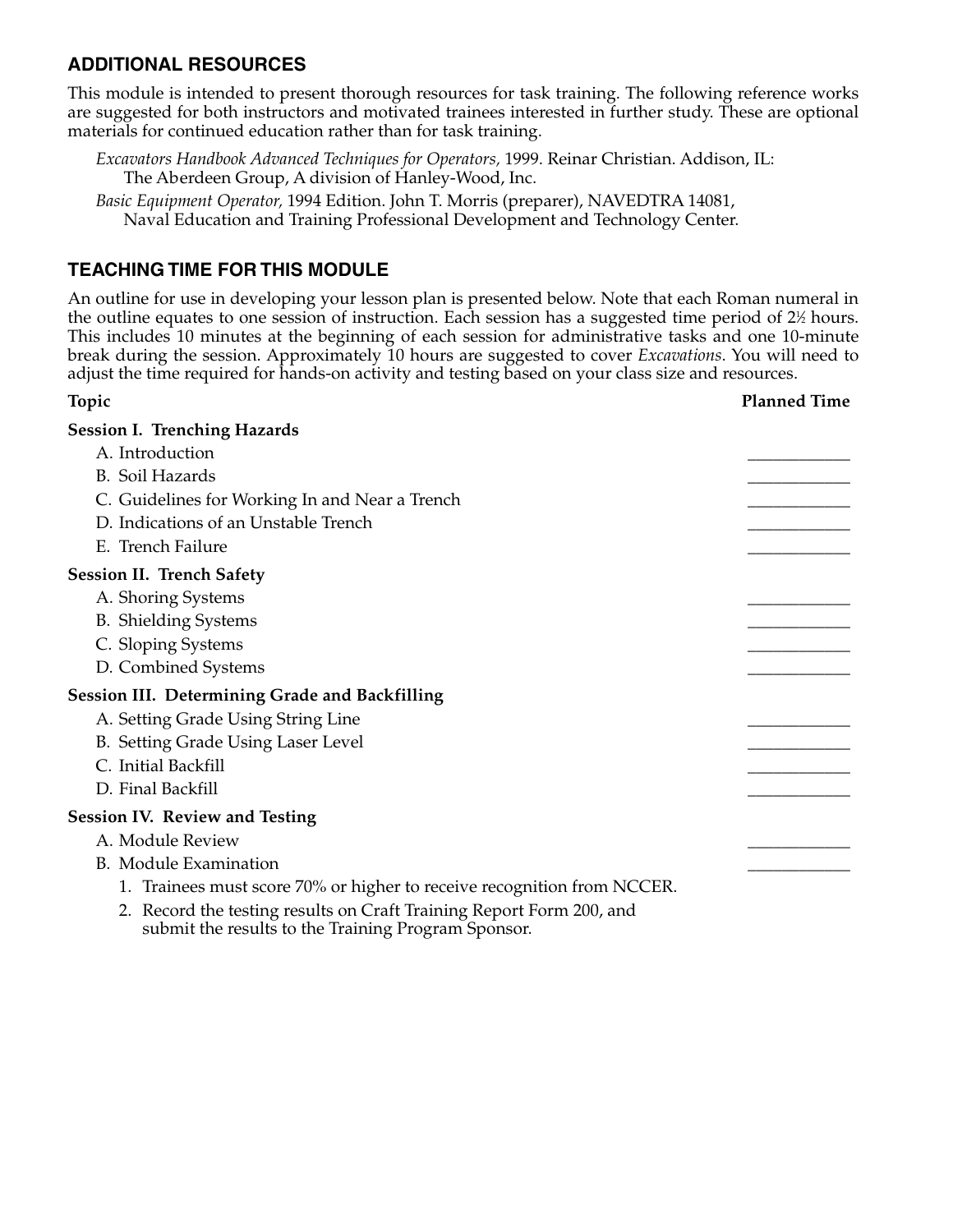This module explains pipe installation procedures and guidelines, including the procedures for cast iron, ductile iron, concrete, carbon steel, fiberglass, and thermoplastic pipe. It includes an introduction to horizontal directional drilling for pipe installation.

#### **PREREQUISITES**

Please refer to the Course Map in the Trainee Module. Prior to training with this module, it is recommended that the trainee shall have successfully completed the following: *Core Curriculum; Pipefitting Level One;* and *Pipefitting Level Two,* Modules 08201-06 through 08208-06.

### **OBJECTIVES**

Upon completion of this module, the trainee will be able to do the following:

- 1. Identify and explain the types of underground piping materials.
- 2. Identify the size classifications of underground pipe.
- 3. Identify and explain the use of underground pipe fittings.
- 4. Explain the joining methods for underground pipe.
- 5. Explain the storage and handling methods of underground pipe.
- 6. Identify and explain underground pipe installation guidelines.
- 7. Join CPVC and PVC.
- 8. Join ductile iron.

#### **PERFORMANCE TASKS**

Under the supervision of the instructor, the trainee should be able to do the following:

- 1. Join CPVC and PVC.
- 2. Join ductile iron.

### **MATERIALS AND EQUIPMENT LIST**

| Overhead projector and screen                 | Hammers                   |      |
|-----------------------------------------------|---------------------------|------|
| Transparencies                                | <b>Hacksaws</b>           |      |
| Blank acetate sheets                          | Demolition or cut-off saw |      |
| Transparency pens                             | Pry bar                   |      |
| Whiteboard/chalkboard                         | Assembly tools            |      |
| Markers/chalk                                 | Tape measures             |      |
| Pencils and scratch paper                     | Inside caulking irons     |      |
| Appropriate personal protective equipment     | Outside caulking irons    |      |
| DVD/VCR and monitor (optional)                | Chisels                   |      |
| Safety video (optional)                       | Soapstones                |      |
| Various types of lifting devices              | Wraparounds               |      |
| Cast iron bell-and-spigot pipe fittings       | Compression gaskets       |      |
| Cast iron hubless pipe fittings               | Mechanical joint          |      |
| Soil pipe cutter                              | No-hub joints             |      |
| Manufacturer's recommendations for installing | Flange gaskets            |      |
| cast iron pipe                                | Gasket lubricant          |      |
| Lever tool                                    |                           | cont |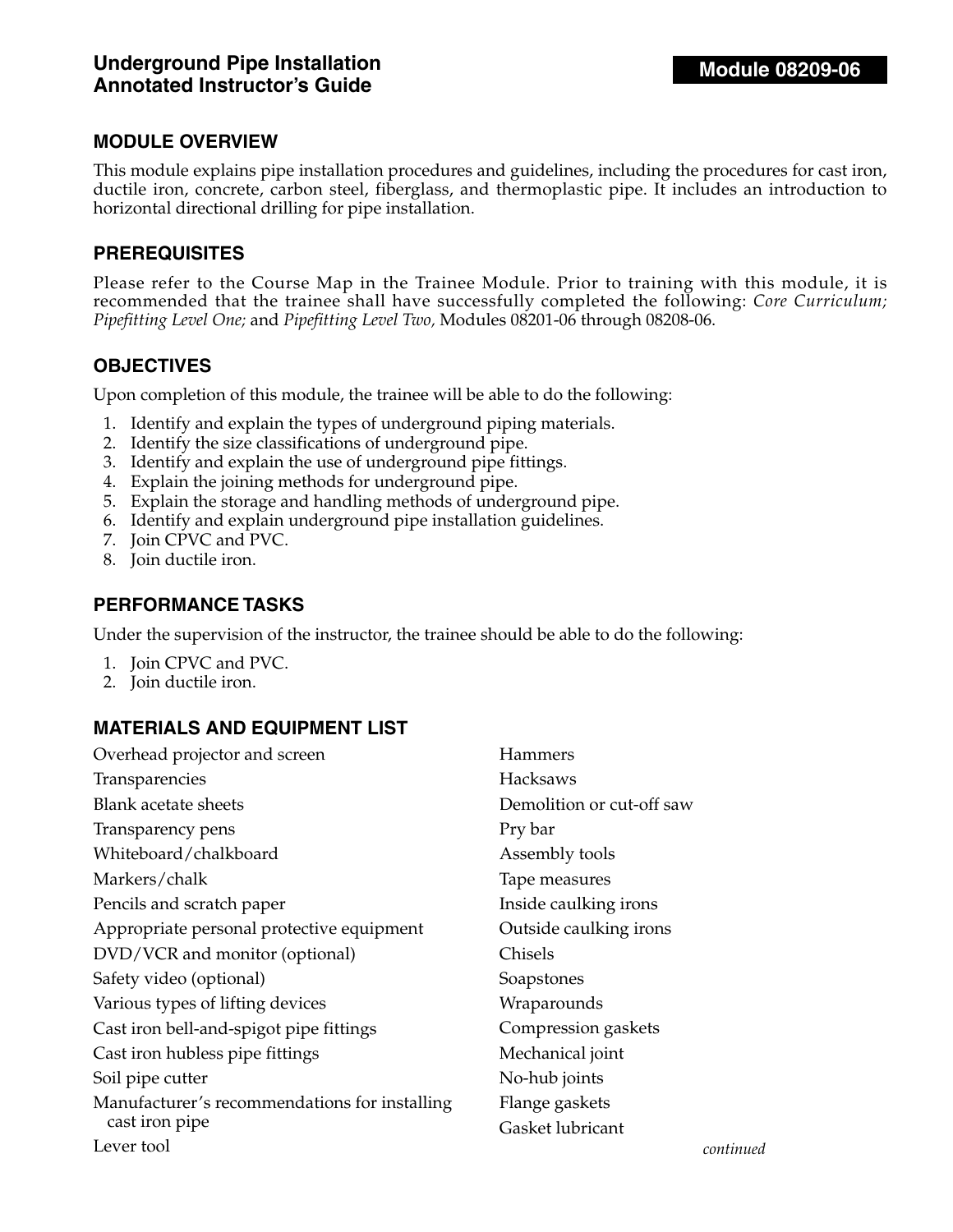| Lubricant                              | Fiberglass threaded-and-bonded pipe        |
|----------------------------------------|--------------------------------------------|
| Ductile iron flanged pipe and fittings | Samples of different types of plastic pipe |
| Torque nut drivers                     | ABS and PVC pipe and fittings              |
| Torque wrenches                        | CPVC pipe and fittings                     |
| Dresser couplings                      | PE, PEX, and PB pipe and fittings          |
| Iron alloy pipe and fittings           | Water supply and DWV fittings              |
| Vitrified clay bell-and-spigot pipe    | Reamers                                    |
| Vitrified clay plain-end pipe          | Tubing cutters                             |
| Acetone primer and MSDS                | Sandpaper                                  |
| Fiberglass pipe adhesive kits          | Teflon <sup>®</sup> tape                   |
| MSDS for fiberglass adhesives          | Copies of the Quick Quiz*                  |
| Fiberglass bell-and-spigot pipe        | Module Examinations**                      |
| Fiberglass Redi-Thread pipe            | Performance Profile Sheets**               |

\*Located in the back of this module.

\*\*Single-module AIG purchases include the printed exam and performance task sheet. If you have purchased the perfect-bound version of this title, download these materials from the IRC using your access code.

# **SAFETY CONSIDERATIONS**

Ensure that the trainees are equipped with appropriate personal protective equipment and know how to use it properly. This module requires trainees to use hand tools and solvent cements. Ensure all trainees are briefed on hand tool safety, chemical safety, and shop safety procedures. This module may require trainees to visit construction sites. Ensure all trainees are briefed on site safety procedures.

# **ADDITIONAL RESOURCES**

This module is intended to present thorough resources for task training. The following reference work is suggested for both instructors and motivated trainees interested in further study. This is optional material for continued education rather than for task training.

*IPT's Pipe Trades Handbook*. Robert A. Lee. Clinton, NC: Construction Trades Press.

# **TEACHING TIME FOR THIS MODULE**

An outline for use in developing your lesson plan is presented below. Note that each Roman numeral in the outline equates to one session of instruction. Each session has a suggested time period of  $2\%$  hours. This includes 10 minutes at the beginning of each session for administrative tasks and one 10-minute break during the session. Approximately 20 hours are suggested to cover *Underground Pipe Installation*. You will need to adjust the time required for hands-on activity and testing based on your class size and resources. Because laboratories often correspond to Performance Tasks, the proficiency of the trainees may be noted during these exercises for Performance Testing purposes.

| Topic                                                                                                              | <b>Planned Time</b> |
|--------------------------------------------------------------------------------------------------------------------|---------------------|
| Session I. Underground Pipe Installation Guidelines                                                                |                     |
| A. Introduction                                                                                                    |                     |
| B. Underground Pipe Installation Guidelines                                                                        |                     |
| C. Storage and Handling of Underground Pipe                                                                        |                     |
| Session II and III. Cast Iron and Ductile Iron Pipe                                                                |                     |
| A. Cast Iron Pipe                                                                                                  |                     |
| B. Ductile Iron Pipe                                                                                               |                     |
| C. Laboratory – Trainees practice joining ductile iron pipe. This laboratory<br>corresponds to Performance Task 2. |                     |
|                                                                                                                    |                     |